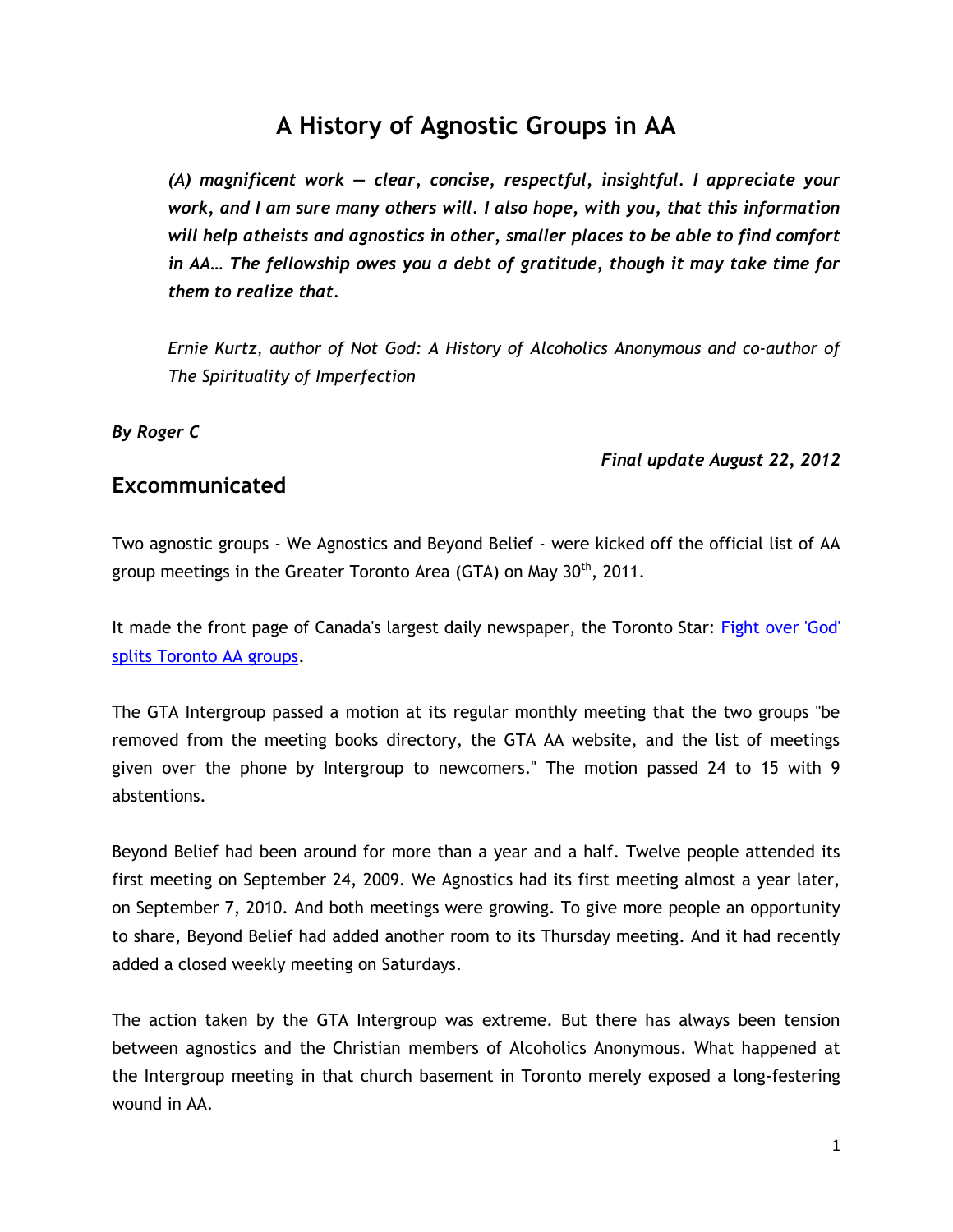### **Bill and Jim**

The "God" part in the 12 Steps comes from Bill Wilson. The rest of it, "as we understood Him," was Jim Burwell's contribution.

But let's start at the beginning…

AA's soon-to-be co-founders met on May 12, 1935 (Mother's Day), with Bill trying to help Dr. Bob sober up at Dr. Bob's home in Akron, Ohio. Wilson worked away at that for almost a month: it would be the first recorded instance of one drunk helping another. Dr. Bob took his last drink on June 10, 1935 (a beer to steady his hand for surgery), and this is generally accepted as the founding date of AA.

In January of 1938, Jim Burwell joined the fellowship. AA consisted of two groups: one in Akron and the other in New York. The latter group held one meeting a week, at Bill's home in Brooklyn, which was attended by six or eight men. Only three men in that group, including Bill, had been sober more than a year. AA was a fledgling organization, to say the least.

Bill and Bob were both members of a Christian revivalist movement, the Oxford Group. "The early meetings were quite religious, in both New York and Akron. There was always a Bible on hand, and the concept of God was all biblical," Jim reported.

Into that mix came Jim, "their self-proclaimed atheist, completely against all religion."

Jim presented quite a challenge to the group, as he later wrote in [Sober for Thirty Years.](http://aatorontoagnostics.files.wordpress.com/2011/07/sober-for-thirty-years.pdf) "I started fighting nearly all the things Bill and the others stood for, especially religion, the 'God bit.' But I did want to stay sober, and I did love the understanding Fellowship."

At one point, his group held a prayer meeting to decide what to do with him. "The consensus seems to have been that they hoped I would either leave town or get drunk."

At around this time Bill finished Chapter Five of a book about the fellowship. This chapter included the all-important 12 Steps, AA's program of recovery.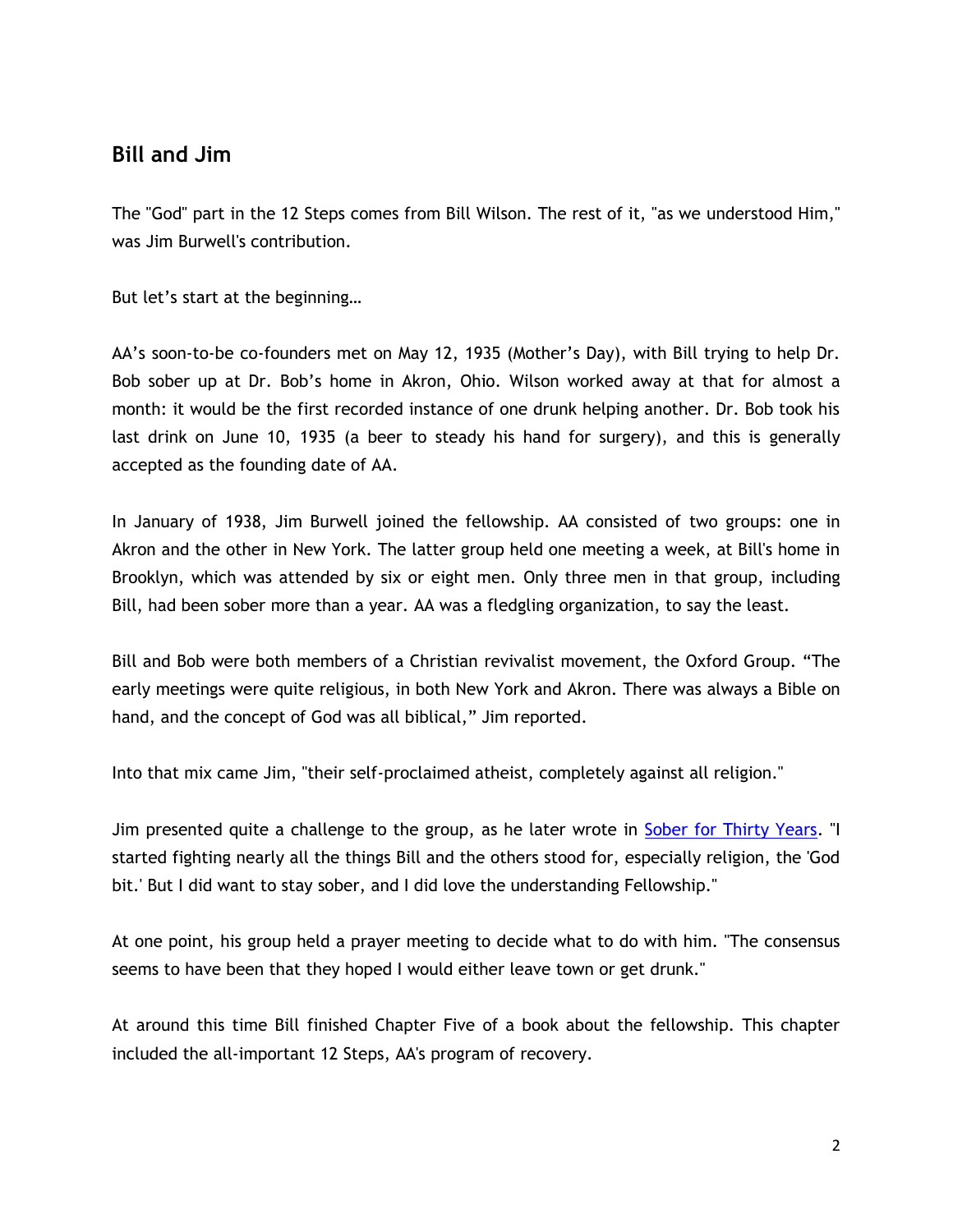It sparked a lengthy and heated debate about some of the wording of what was to become known as the "Big Book," and especially of the 12 Steps.

There were two camps in the fellowship. One was a pro-religion camp that felt the book should incorporate the teachings of the church.

At the other end of the spectrum were a few atheistic and agnostic members, including Jim.

In Bill's original draft of the Steps, the word "God" appeared six times. In the final version, *Alcoholics Anonymous: The Story of How More Than One Hundred Men Have Recovered from Alcoholism* (the name of the 1939 edition)*,* the number of specific references to God was reduced to four, and in two of the Steps, courtesy of an insistent Jim B, "God" was qualified with "*as we understood Him*."

It was the best compromise that could be achieved by those men in that epoch.

Twenty years later, Bill would look back and acknowledge that his early Christian evangelicism had been a serious problem. In an article in the AA Grapevine in 1961, [The](http://aatorontoagnostics.files.wordpress.com/2011/07/the-dilemma-of-no-faith.pdf)  [Dilemma of No Faith,](http://aatorontoagnostics.files.wordpress.com/2011/07/the-dilemma-of-no-faith.pdf) he makes a startling admission:

In AA's first years I all but ruined the whole undertaking... God as I understood Him had to be for everybody. Sometimes my aggression was subtle and sometimes it was crude. But either way it was damaging - perhaps fatally so - to numbers of nonbelievers.

Bill would also say that the atheists and agnostics of the day "had widened our gateway so that all who suffer might pass through, regardless of their belief or *lack of belief*." (Italics in the original.)

But was the gateway widened enough? Looking back 75 years after the humble beginnings of Alcoholics Anonymous, the question has to be asked. Many of the nonbelievers in this century are not at all comfortable with the language of the Big Book or of the 12 Steps, language which pre-dates World War II.

And so it is asked, today: What about the "God bit"?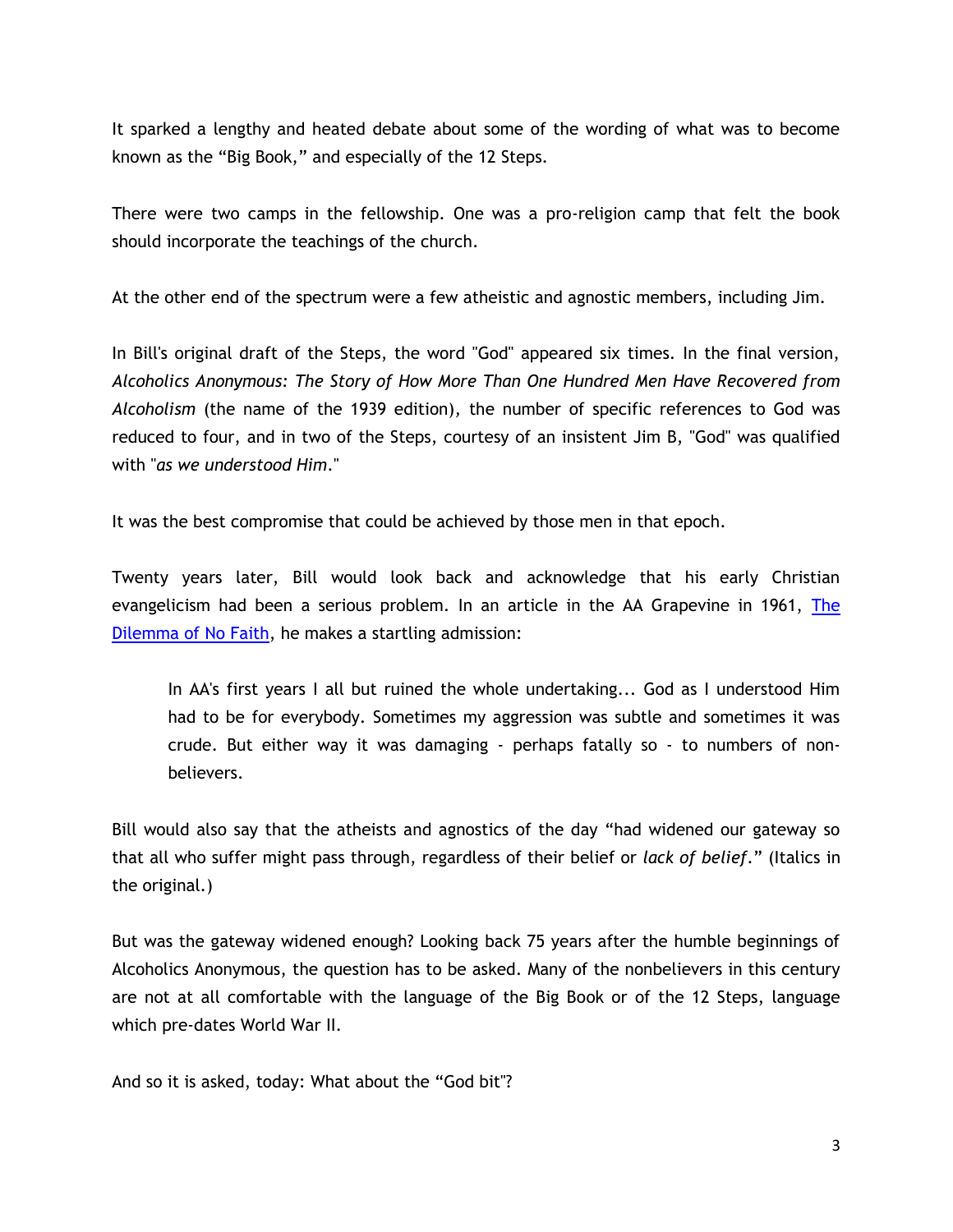Jim Burwell went on to start AA groups in Philadelphia, Baltimore, and San Diego. Among the first ten members of the fellowship on the East Coast, he is often considered the third founder of AA. Jim is the first agnostic AA member to die sober: His sobriety date was June 15, 1938, and he died on September 8, 1974.

### **New York City**

The very first agnostic group in New York City was called 'We Atheists' and its first meeting was held on September 10, 1986.

The group had three founders. They were Ada H, David L and John Y. How they came together to do this is a remarkable story, all on its own.

The three - all unknown to each other - answered an ad in the spring 1986 issue of *Free Inquiry*, a secular humanist magazine which, to this day, is circulated across America. The ad was from Harry, a Californian, and was addressed to atheists and agnostic members of AA who were having trouble with the religious nature of most meetings.

Over the next several weeks, Harry wrote to the three Easterners and provided encouragement and reassurance that they were not alone as agnostics trying to work the AA program to the best of their ability. He told them how it worked in Los Angeles and sent them a copy of the materials read at the agnostic group meeting he was involved with, We Agnostics of Pasadena.

Ada made the necessary arrangements with AA offices in New York and offered her apartment, on the upper east side of Manhattan, as a meeting site. Ada was a very passionate woman, a socialist and a very wealthy New Yorker (her foundation continues to give to charities across the U.S.). She put together a [meeting script,](http://aatorontoagnostics.files.wordpress.com/2011/08/script.pdf) which is still used by the group today. It contains an extensive excerpt from Dr Bob's last talk, delivered at the First International AA Conference on July 30th, 1950, in Cleveland. In Ada's script, the meetings end with the group standing in a circle, holding hands, and chanting: "Live and let live."

Regular meetings of the We Agnostics of New York City AA group were soon in full swing with John Y and David L in attendance. Later the ever-growing group moved to its present location at the Jan Hus Church, where it still meets. The church found the word "Atheist" a bit harsh, and so the name of the group was changed to "We Humanists."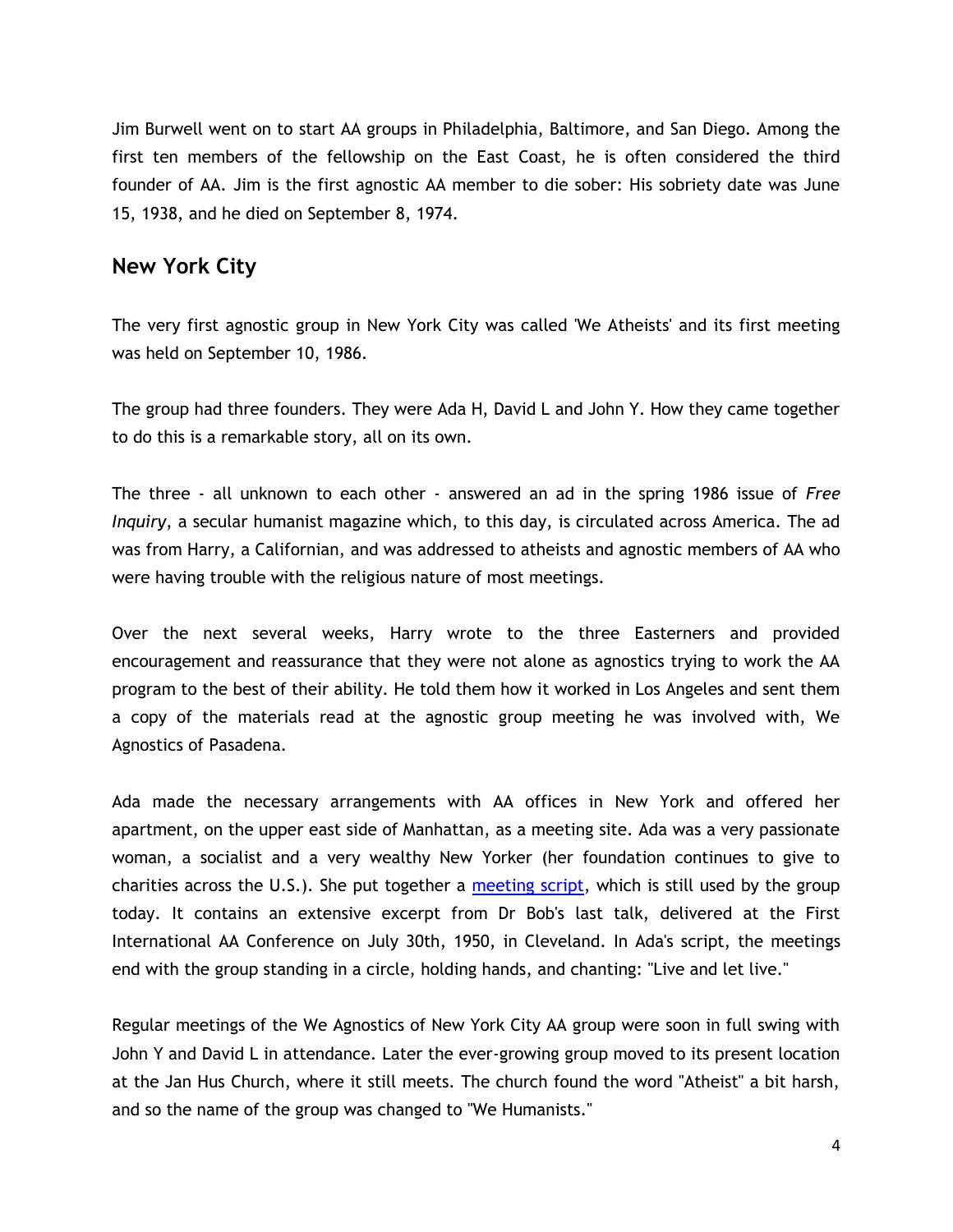Much of the history in the preceding paragraphs is excerpted from *Sampler*, the group's 1989 newsletter. The article was called, "Now It Can Be Told: A Bi-Coastal Tale of Two Cities."

Ada H died in August, 2005, at the age of 83. She had more than 30 years of sobriety. Joan F, who is currently a member of We Humanists of New York City and will have 27 years of sobriety this November, visited Ada's grave site recently. She reports that, at Ada's request, her tombstone states that she started an Alcoholics Anonymous meeting for Atheists and Agnostics.

John Y died on March 10, 2003. He was a co-founder of the Secular Humanist Society of New York City, a life-long resident of the Bronx and a veteran of World War II. Born in 1921, he got sober in 1962. He was the kind of guy who makes a point of shaking hands with everyone in the room prior to an AA meeting. In November, 2002, John celebrated his 40th anniversary of sobriety and told those present that "I never said a prayer in my life."

David L, now in Pittsburgh, is still a regular in the rooms of AA. He is 74 and got sober in 1980. He remembers as a child trying to figure out what people meant when they talked about God. "It didn't make any sense to me and I just couldn't do it. That lasted the rest of my life, pretty much." He said that when he got to AA, he had to "hang on to everything else," except the God part, to make it work.

# **Chicago**

It all began, ironically enough, in a church, the Unitarian Universalist Church.

Don W was a member and had been for a number of years. He had first joined the Unitarian Church in his mid-teens, in his home town of Omaha, Nebraska. "I joined this church free of dogma or creed, and have ever since shared in the music-making and the Sunday services of one or another Unitarian-Universalist congregation."

He was also an alcoholic and a member of AA.

It hadn't always been easy for Don. In the early sixties he had tried AA and had attended meetings for six months but left, put off by all the religiosity. "I was unable to work it, because of the religious language in which the 12 steps are couched," he said.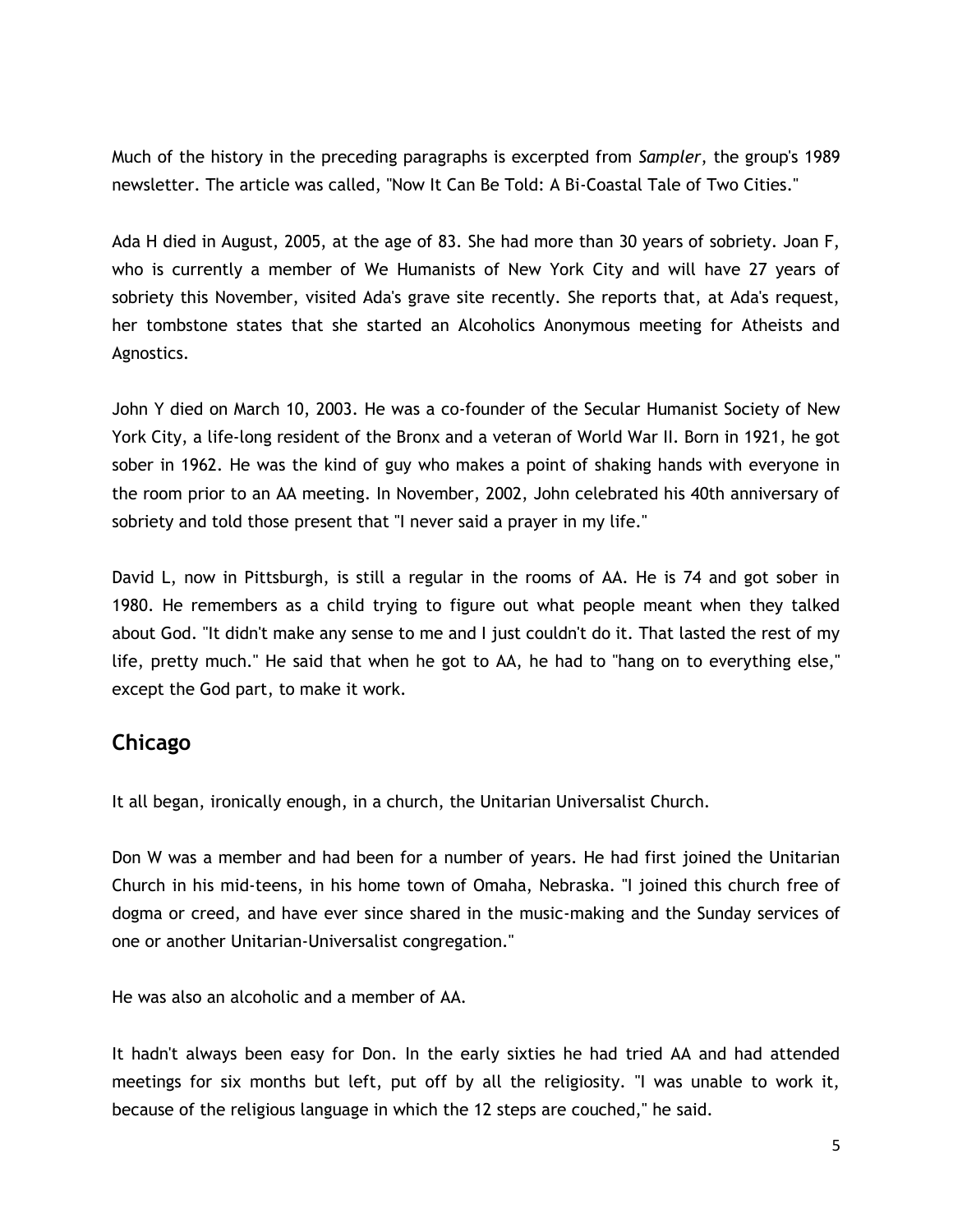He came back a decade later. His drinking had almost killed him. This time he decided he had to tough it out, no matter how hard.

After about four years of sobriety, in the autumn of 1974, he gave a talk at the Second Unitarian Church on Barry Street on the topic, "An Agnostic in AA: How it Works for Me."

The talk was well received by the congregation, and he ended up delivering it in several Unitarian churches. In fact, one of the ministers encouraged him to start an AA meeting especially for atheists and agnostics.

The first ever meeting in AA explicitly for nonbelievers was held on January 7, 1975.

In Chicago. In a church.

And thus was born Quad A: Alcoholics Anonymous for Atheists and Agnostics (AAAA).

As Don explained in an article in the Chicago Tribune in 1995:

The first two As, for Alcoholics Anonymous, are far more important than the last two in AAAA, because a 12-step program will work for anybody who works it, regardless of religious belief, understanding or refusal to understand.

The Tribune article, headlined "*A Different Road: Quad A Offers Help to Alcoholics Who Don't Buy Into God,*" was published on February 22, 1995 and was written by Lawrence Rand.

Don not only founded the group in Chicago, but he also played a role in starting the Quad A groups in Evanston and Oak Park.

John F talks about his involvement in the Oak Park group, which held its first meeting in 1990:

When I got involved in Quad A in Oak Park in '96 we used to have five or six people max at our Sunday meeting. But since about 2000 we have seen a steady increase, so that we regularly have 20 or 22 people, and we sometimes max out at 30 or thereabouts. This shows a steady increase in members over time. Accordingly, our sobriety is growing as well. People who got sober with us have mostly stayed with us.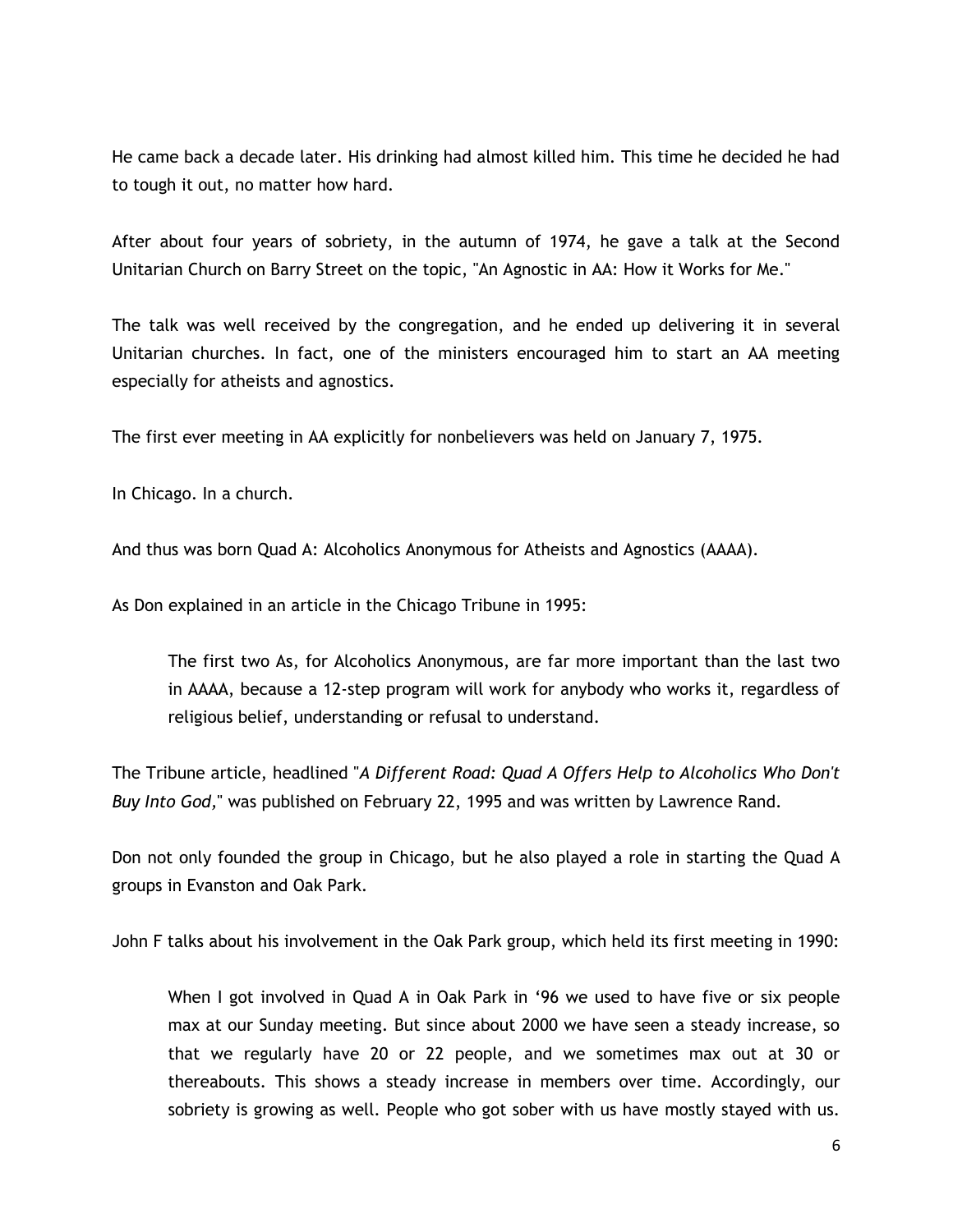We've recently had four people celebrate 19 to 30 years of sobriety (some of it begun before they attended Quad A), two celebrated 15 years, while several members are now approaching 10 years, not to mention the substantial number of those who have between one day and three or four years of sobriety.

It's the kind of story one would expect from any AA group.

In its literature Quad A happily quotes the Big Book: "To us, the Realm of the Spirit is broad, roomy, all inclusive; never exclusive or forbidding to those who earnestly seek."

More than 30 years after Don W had founded the first ever AA meeting for nonbelievers, a [Quad A Unity Conference](http://aatorontoagnostics.files.wordpress.com/2011/09/quad-a-conference-2009.pdf) was held on September 13, 2009, in Chicago. More than a hundred people attended. By their very presence, they were able to "bear witness to the reality that there are hundreds of atheists and agnostics who are working the program and staying sober," Chuck K, principal organizer of the event, told those in attendance in his welcoming remarks.

The keynote address was delivered by Lisa D, and it was called, "How a Humanist Works the AA Program."

Lisa described how she had come to understand that human values - "empathy, compassion, integrity, mindfulness, honesty, open-mindedness, diligence, excellence, serenity, courage, wisdom, and of course intimacy" - were the "greater power" to which she must strive to align herself.

Her talk was about how she worked the 12 Steps. Humanists, atheists, agnostics, secularists work the 12 Steps and, like everybody else following the suggested AA program of recovery, each does it according to his or her own belief or *lack of belief*.

Especially lately, a plethora of resources have become available to those in AA of a non-Christian persuasion.

This includes, for example, the following three books: Darren Littlejohn's *The 12-Step Buddhist*, Phillip Z's work *A Skeptic's Guide to the Twelve Steps* and Marya Hornbacher very recent book, *Waiting: A Nonbeliever's Higher Power*.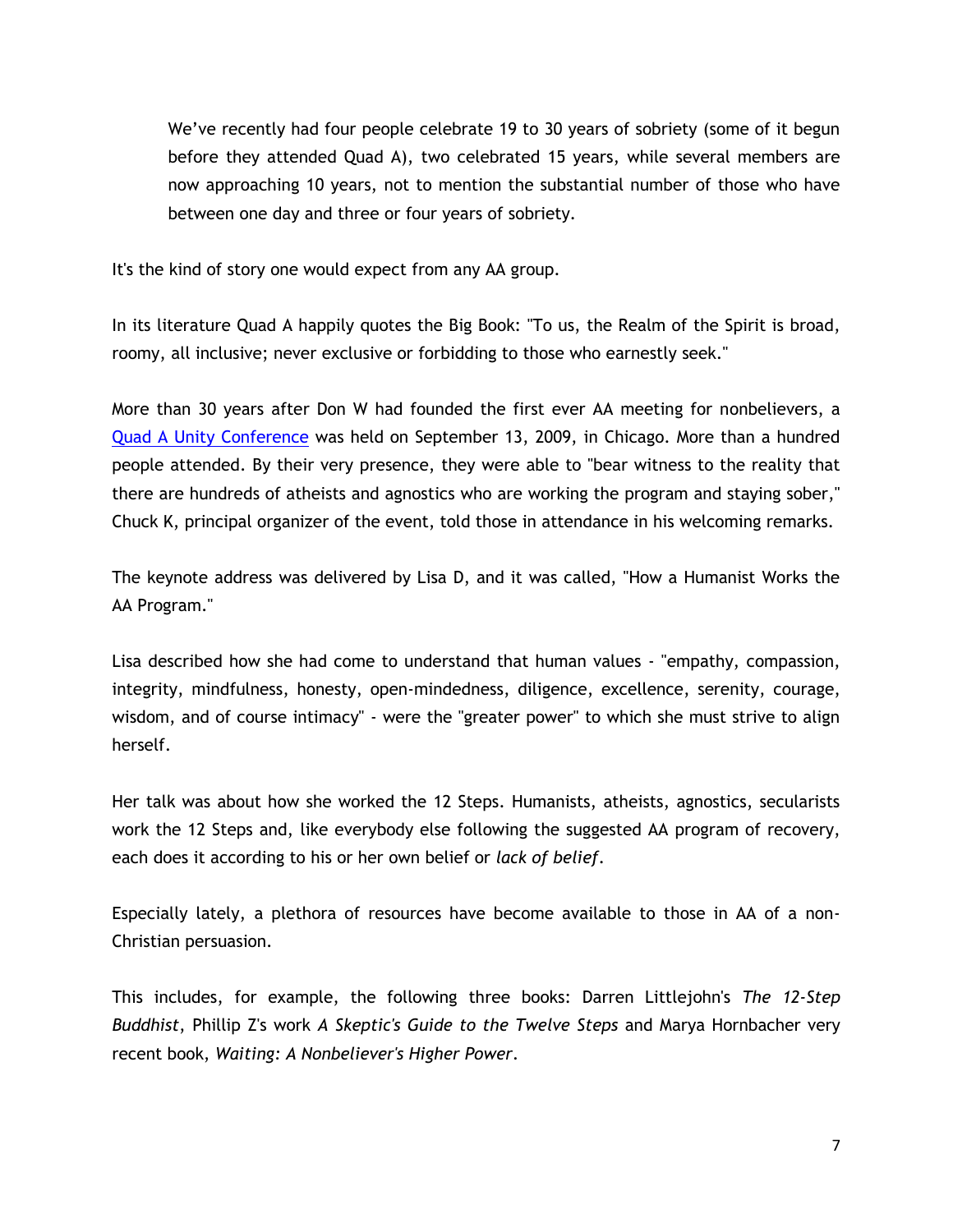Early in her talk, Lisa expresses her gratitude that "the very first meetings I ever attended were Quad A." Otherwise, if she had heard the God bit in the early going she might have "run out the door screaming" and picked up again.

Don W wasn't so lucky.

Having stumbled, having picked himself up, he started the first ever groups explicitly for agnostics and atheists.

He defined his agnosticism very simply: "I could never believe in a God small enough to fit inside my head."

Don expired with the old millennium. Fittingly, a memorial service was held for him at the Second Unitarian Church.

## **Los Angeles, Austin and Beyond**

"I am the daddy of all the 'We Agnostics' groups!"

The man who spoke those words, Charlie P, died on February 27, 2012, at the age of 98. They are ten words that no other human being could have ever uttered, which places them in a rather unique category.

And Charlie may indeed have at least partial ownership of the "We Agnostics" brand in Alcoholics Anonymous.

He co-founded the very first AA group ever to be called "We Agnostics," in 1980 in Los Angeles. Of course the name "We Agnostics" is also a chapter in the Big Book.

The other co-founder, Megan D, was new to sobriety. She remembers starting the group with Charlie:

I got sober on Jan. 1, 1980. My first regular meeting took place immediately. I met Charlie about a month later. We spoke of our mutual atheism and he told me there were many of us in the program, but that we kept a low profile. About 3 months later he came to me and asked me to help him start a meeting for people like us. We were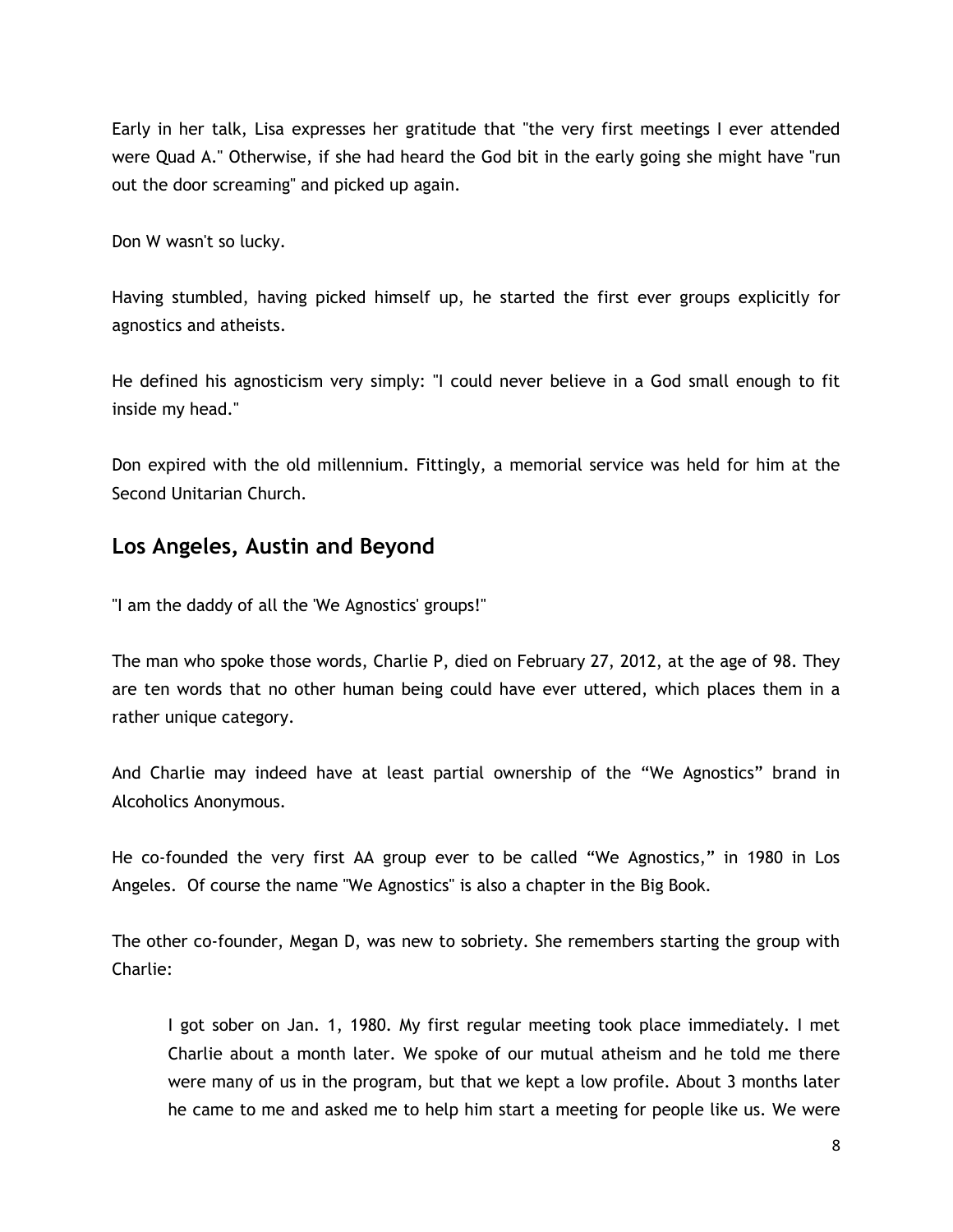so cute trying to decide what to call ourselves. We finally decided to name our meeting after Chapter 4 of the Big Book.

At the time Charlie was 66 years old and had been sober in AA for nine years. "I was a nonbeliever and I felt that it was only fitting and proper to have a meeting which was friendly to nonbelievers."

Shawn M describes "meeting hunting" in the Los Angeles AA directory when he came across the We Agnostics meeting and, curious, he decided to attend one of their meetings. He later wrote:

This was a group of people that did not subscribe to any notion of canned theology or cultish adherence to anything besides this: "no matter what" one does not put alcohol anywhere near the lips or nostrils. Also, if craving or life made you feel like jumping out of your skin, you must pick up the phone and talk with another meeting member. We help each other – "no matter what." That was the guiding principle of the LA We Agnostics AA group.

At the end of the meeting, Charlie handed Shawn a piece of paper "that looked like one of the slips of paper from a fortune cookie" with the name "Charlie" on it along with a seven digit phone number.

This is what Charlie did. Over the course of more than four decades of sobriety, he had literally hundreds of sponsees. As his son put it, "He dedicated his life to helping others achieve sobriety, sponsoring hundreds to find a new way of living without alcohol*."*

He became Shawn's sponsor.

He was not an easy sponsor. Doing the Steps with Charlie was hardly a warm, pleasant experience. Brutal in fact. Much better than almost any shrink I had ever encountered and overwhelmingly wise. That was my first steps go around. Subsequent redoing of the Steps work proved simply enlightening with Charlie. It helped keep me sober then and still does now.

Charlie had had a tough life, which may in part explain why he was so devoted to helping others. His father had committed suicide when Charlie was 14 years old. His granddaughter,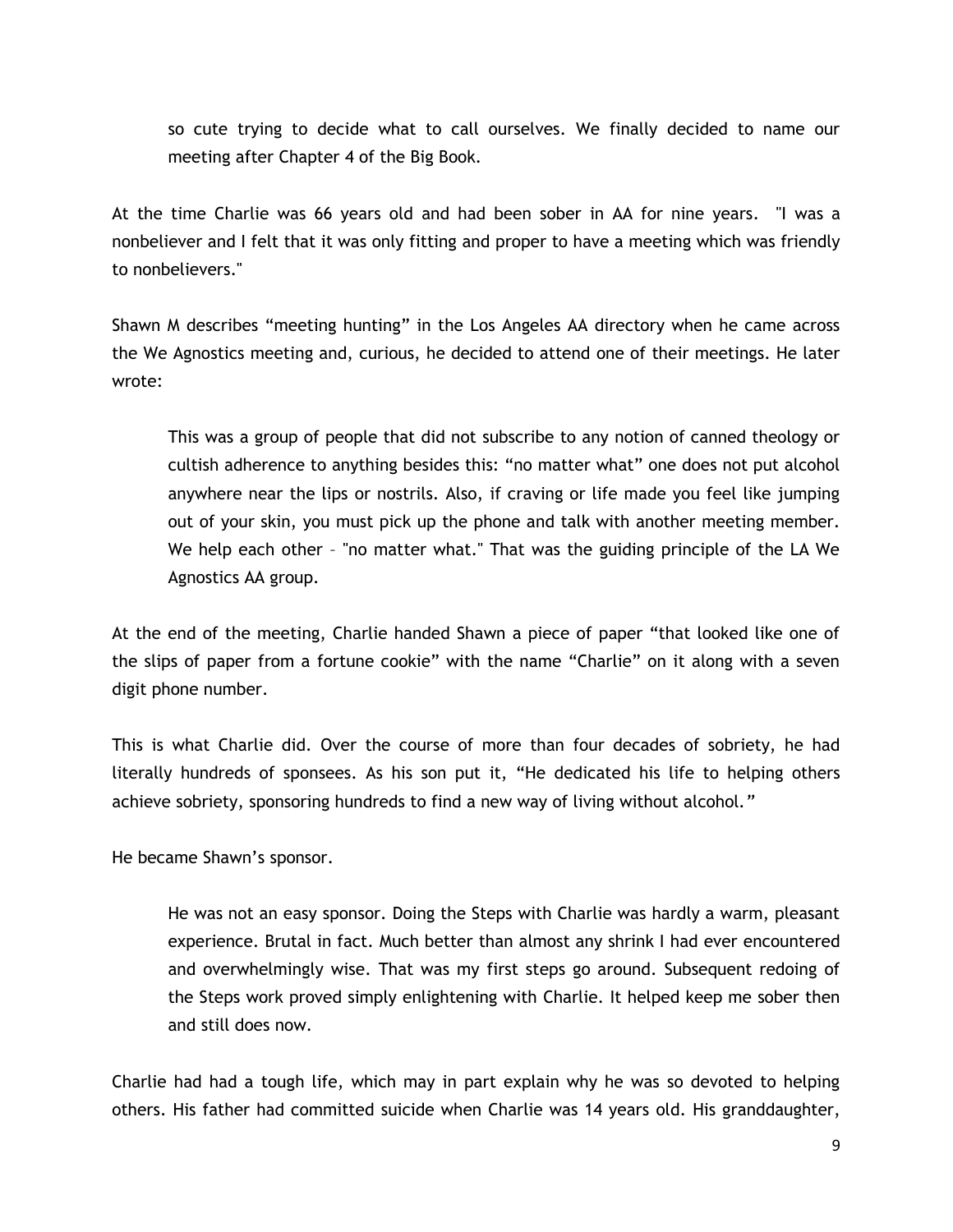Angeliska, blamed this event for his alcoholism: "It was this tragedy that shaped who my grandfather would come to be: for half his life, an alcoholic who drowned his pain in drink, an actor, a collector of masks."

But he found AA. Angeliska (Angel) continues:

There is no doubt that this program saved his life, and my grandparent's marriage. Through AA my Grampa came through the tempest of his anger, his loss, and the void left by his father's death, to become one of the most serene and wise sages I have ever known.

Charlie was a staunch atheist. "His heritage was Jewish but unlike many atheistic Jews, Charlie did not observe the holidays or traditions. That would have been a treasonous act to Charlie," Shawn reports.

But he was a most spiritual man. Angel says: "My grandfather once told me that he was not a religious person, but that he was a spiritual person. I thank him for showing me, and many others, the freedom of that distinction."

Constantly being called upon to explain in AA his understanding of a "higher power," he eventually decided he could tolerate the notion that it was the "E" in "E=MC<sup>2</sup>". It was "the total of all the energy in the universe," according to his granddaughter.

Charlie moved to Austin in 2000 to be closer to his sons. On August 21, 2001 he achieved another first by launching the "We Agnostics" group of Austin, Texas.

Charlie started something in that city.

Shortly after that, on May 3, 2002, his good friend, Nick H, launched the Children of Chaos agnostic group. The group's name is based on a line from the second paragraph of Tradition Four, in the *Twelve and Twelve* book: "Children of chaos, we have defiantly played with every brand of fire..."

Today, there are [six meetings](http://aatorontoagnostics.files.wordpress.com/2011/09/austin-brochure-2011.pdf) for agnostics, atheists and freethinkers in Austin.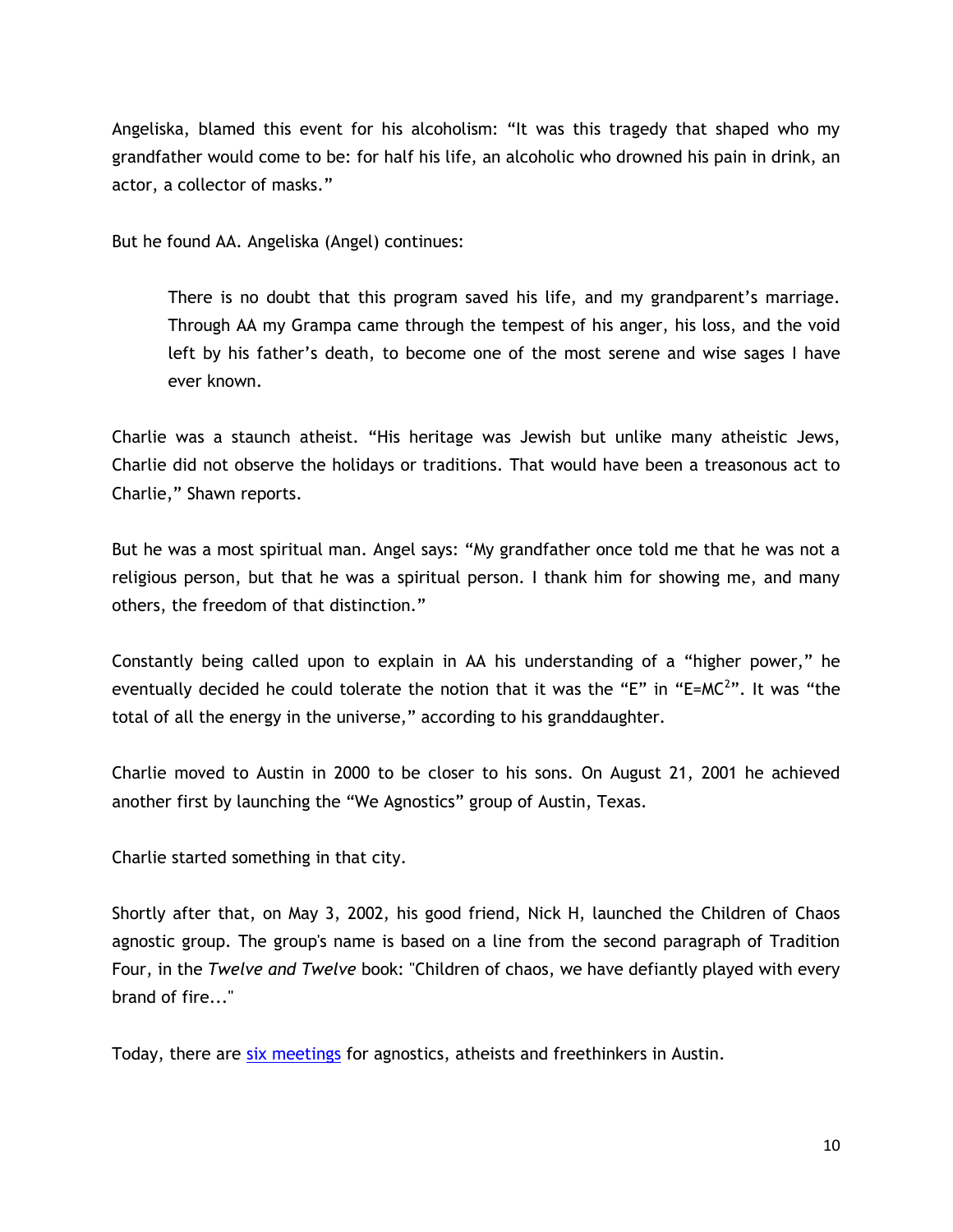Charlie died on February 27, 2012. He was 98 years old and had more than 41 years of continuous sobriety. Hearing of his death, Shawn wrote:

Charlie gave unselfishly and saved countless lives. He did not care to keep score. He was a very devoted loving husband, father, grandfather and great-great-grandfather. Charlie was significant contributor. He saved lives and reinstalled the ability to experience joy into many hearts. He was a holy man.

He remained active in the program until the very end, holding AA meetings at his bedside and receiving AA visitors up to the last week of his life.

Charlie was not the only founder of an agnostic AA group, although he certainly deserves credit and thanks for being the first among the first.

Today there are agnostic groups in AA in virtually every major city in North America.

The AA General Service Office lists 48 active agnostic groups in North America. But that's hardly an official count: There is no requirement for an AA group to register with any organization, including the GSO.

The [Agnostics AA NYC w](http://agnosticaanyc.org/)ebsite lists approximately 87 groups in North America. That's no doubt more accurate than the GSO list, but again nothing is guaranteed.

What is certain from a quick scan of AA groups over the years is that there is an explosion of these groups in recent years. Of the 48 agnostic groups listed as still active with the GSO, 30 of them - almost two thirds - held their first meetings after the millennium.

### **Des Moines**

Let us not ignore the occasional group that isn't even granted the opportunity to be booted off a regional list of AA meetings.

In Des Moines, Iowa, a We Agnostics group will celebrate its first anniversary on October 12, 2011.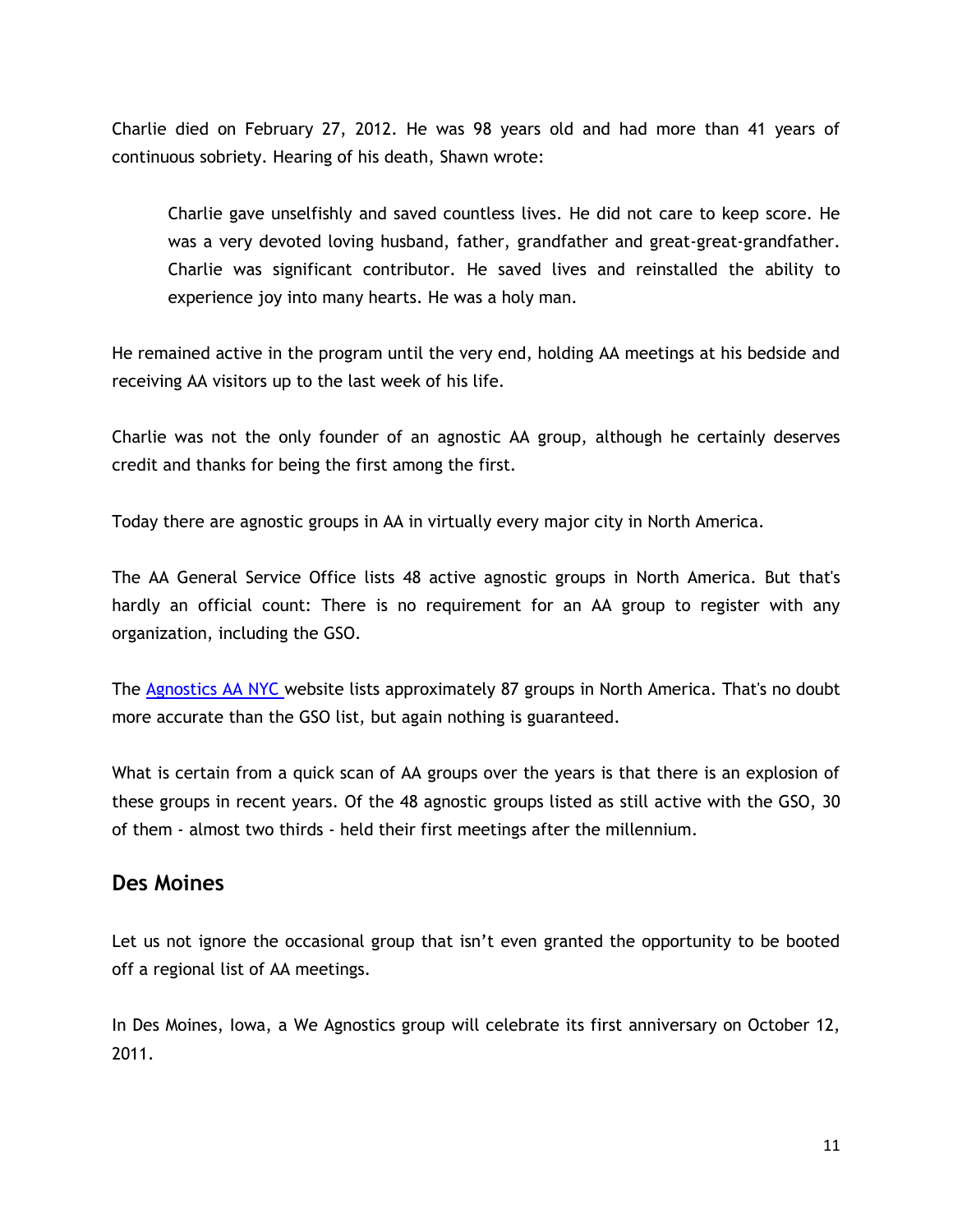Although the founders of the group registered it with the GSO, the Des Moines Intergroup has refused to include We Agnostics in the meeting list.

On a Facebook page, the dilemma of the group is described rather sadly and ironically: "Your application to the Outcasts Club has been denied."

Don S and Tom H are the two founders of the group. Don – whose sobriety date goes back to June 14, 1991 - had 19 years of sobriety under his belt before he started We Agnostics. He was a traditional member of AA for ten years before he "completely lost faith."

"Then, for about two years, I was nervous about my sobriety because of the God indoctrination I had received."

In most cities in North America, and in virtually all towns and villages, AA meetings end with people standing, holding hands, and reciting the Lord's Prayer.

Don ultimately decided he couldn't – and shouldn't – do that. He chose to remain seated during the closing prayer in order "to let others know that they are not alone and so that nonbelievers will feel welcome."

And that approach has been very helpful.

Don met the other founder of We Agnostics at an "old school" AA meeting. He shared his lack of faith and Tom – who has 23 years of sobriety - talked about his own doubt. The two had a long conversation after the meeting. Don reported that "when I started the agnostic meeting, Tom was always there. He often opened up and made coffee. We would not have met if we were silent about our unbelief."

And Don met a sponsee in this way. "Now I sponsor one guy because he saw that I didn't participate in the prayer. He was returning to AA and was wary because he was now an atheist. He has 90 days now and is tremendously relieved that there is a way to do AA without God."

When Don originally asked for the group's meetings to be listed on the Des Moines Intergroup meeting list, he was told that there was a six month waiting period. After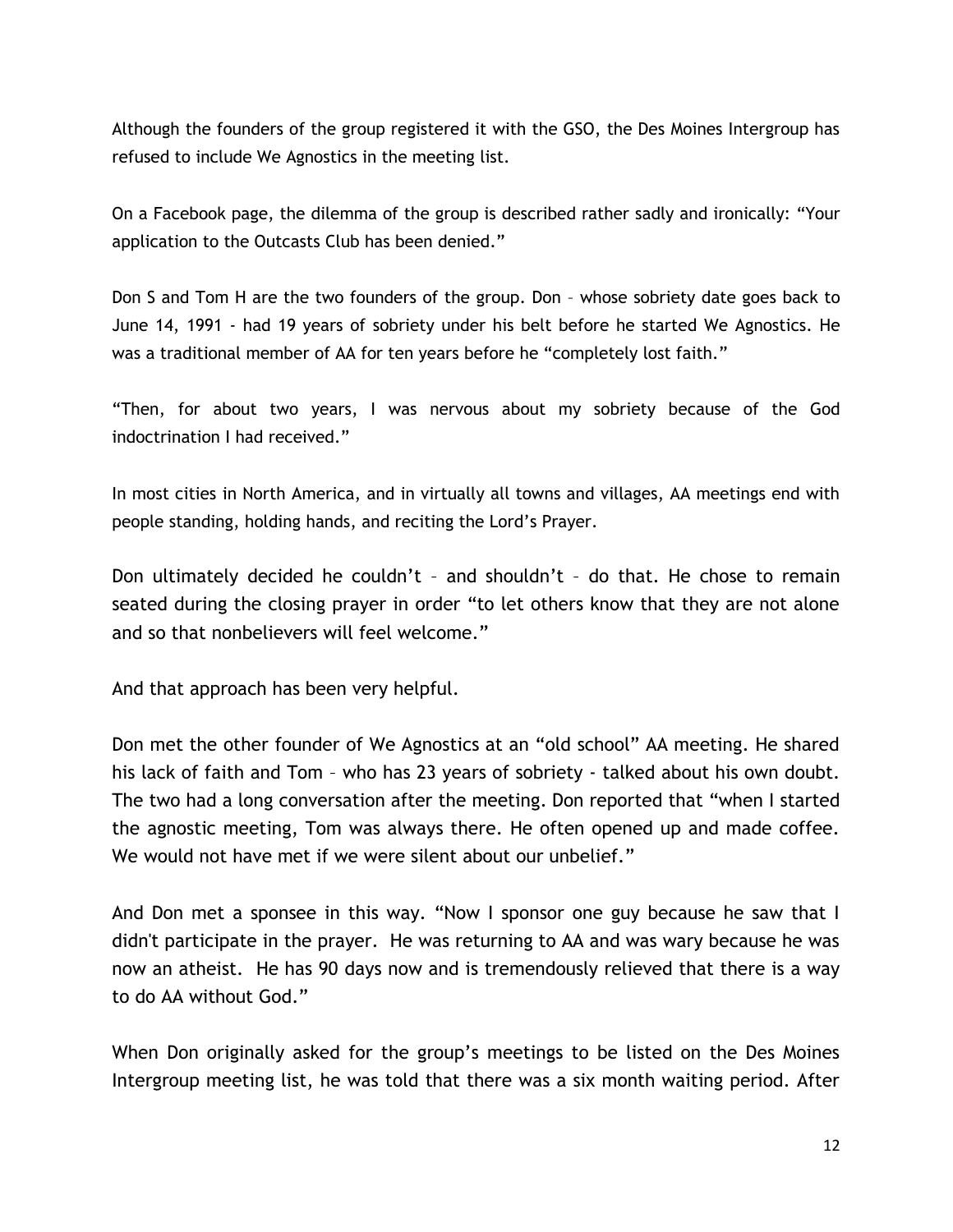six months he wrote and was told that the application was being referred to a committee.

Finally, in April, Intergroup sent Jayson J to attend a meeting of We Agnostics. Don reports that the following exchange took place. Don told him that the group was registered with the GSO.

Jayson: "Well they'll take anyone. There's more to it than that."

Don: "Then how can we meet your criteria?"

Jayson: "I don't know."

### **Missteps**

In the rooms of AA, alcoholics are often told to interpret the "God" found in the 12 Steps any which way. It's God "as you understand Him."

This goes back to the original formulation of the Steps. As was mentioned earlier, there was a fierce debate over the wording of the Steps. In *Not God: A History of Alcoholics Anonymous*, Ernie Kurtz reports that Bill W "accepted the utility of compromise" and quotes him from *Alcoholics Anonymous Comes of Age*:

In Step Two we decided to describe God as a "Power greater than ourselves." In Steps Three and Eleven we inserted the words "God as we understand Him." From Step Seven we deleted the expression "on our knees." And, as a lead-in sentence to all the steps we wrote these words: "Here are the steps we took which are suggested as a Program of Recovery." A.A.'s Twelve Steps were to be *suggestions* only. (Italics in the original.)

The steps are suggestions.

It has ever been thus in AA. This is entirely consistent with the "attraction not promotion" of the 11th Tradition.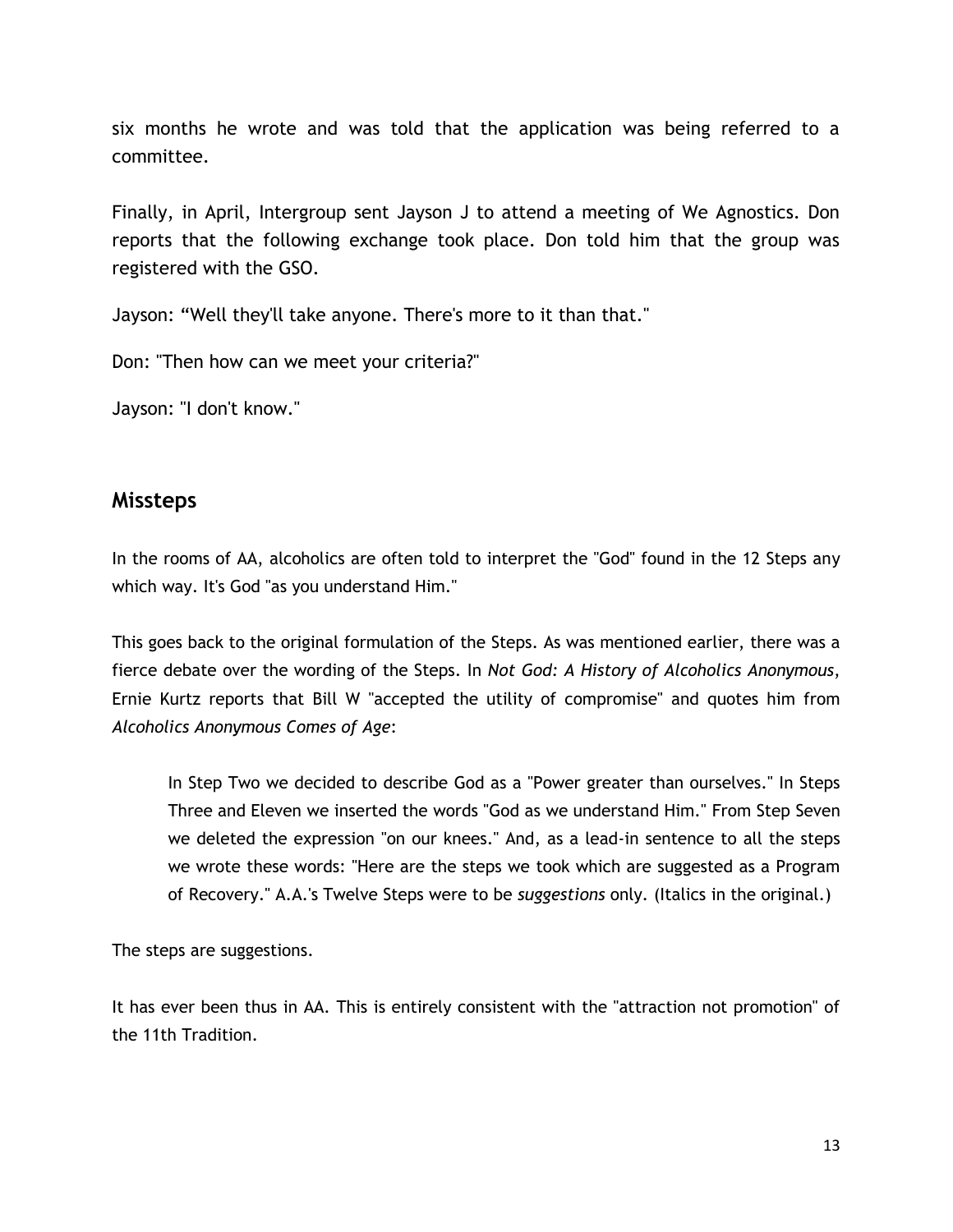Generally, the nature of a suggestion is such that it can be ignored outright without dire consequences, let alone just adapted.

Those who don't always follow suggestions - all of us - should hardly be subjected to expulsion, as there will be none left to close the door on the way out.

As for the "Higher Power:" By and large, agnostic, atheist and humanist members of AA have no more difficulty than anyone else understanding that they are powerless over alcohol (Step 1) and must turn their lives over to resources or forces more powerful than themselves (Steps 2 and 3). In one of his books, cultural anthropologist Ernest Becker wrote:

We always rely on something that transcends us, some system of ideas and powers in which we are embedded and which support us. This power is not always obvious. It need not be overtly a god...It can be the power of an all-absorbing activity, a passion, a dedication to a game, a way of life...

The difference for an agnostic is that this "higher power" is most often a secular one, or simply unknown, too big to fit in a head.

Since the beginning of AA there have been non-theistic versions of the 12 Steps of recovery. Of necessity, for people like Jim Burwell. Of necessity, for the agnostics, atheists and humanist alcoholics in the rooms of AA.

This with the blessing of the co-founder of AA so that all who suffer - "regardless of belief or *lack of belief*" - can pass through the doors of AA.

However, the mortal sin of Beyond Belief, at least in the eyes of some in the GTA Intergroup, was to have a *written* [secular version of the 12 Steps.](http://aatorontoagnostics.files.wordpress.com/2011/08/a-secular-version-of-the-12-steps.pdf)

There will be "literalists" in AA. Bill W acknowledged this problem. In a letter in 1961, he wrote:

As time passes our book literature has a tendency to get more and more frozen - a tendency for conversion into something like dogma. This is a trait of human nature which I am afraid we can do little about.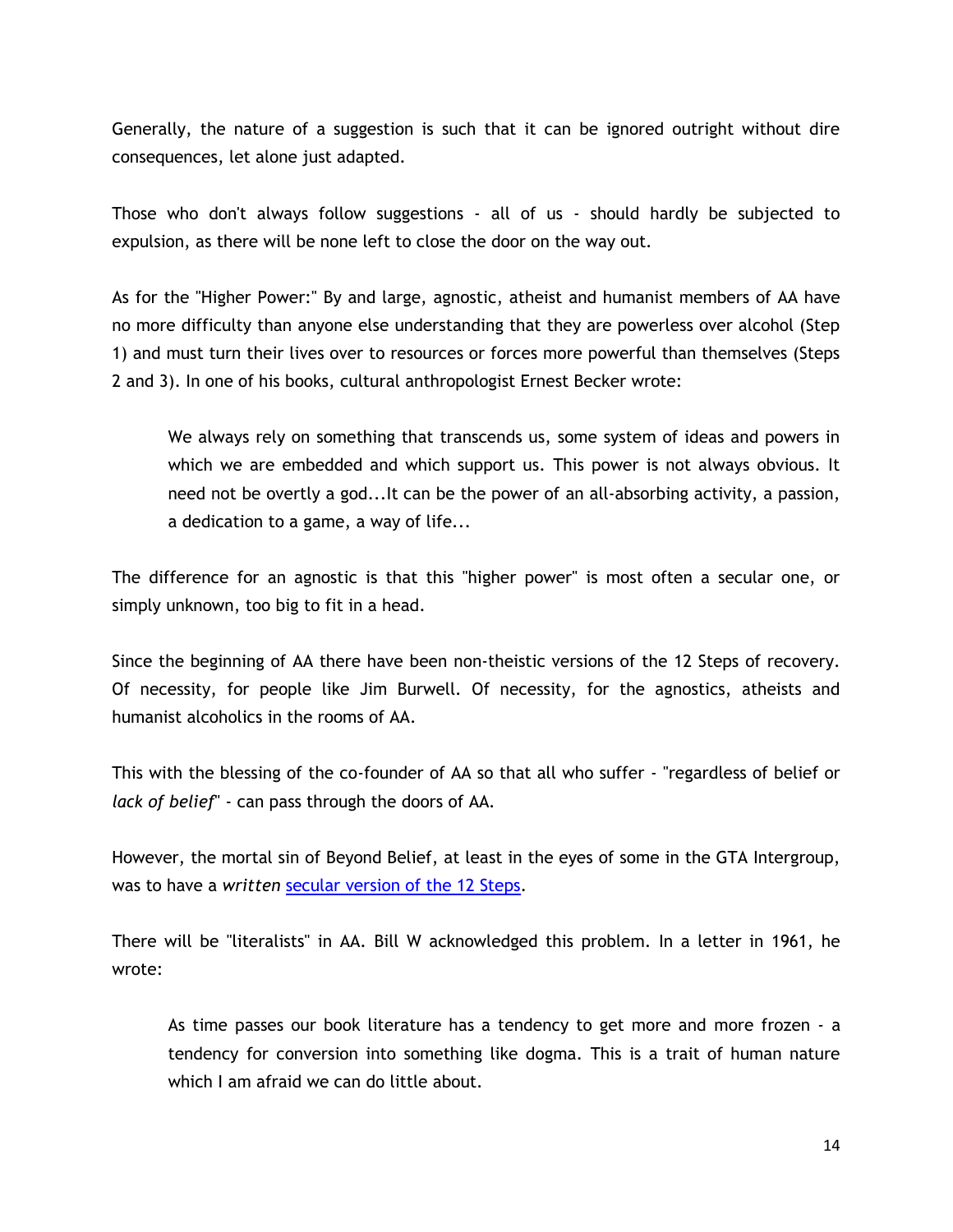What the adapted version does, perhaps not surprisingly, is remove words that typically create a great deal of discomfort for agnostics: "God," a higher power referred to as "Him," and a reference to a "Power" that, in the context, is supernatural.

That's it. Otherwise the 12 Steps are identical; it's the "God bit" that has been removed.

Nor are these Steps a creation of the Beyond Belief group: this version has been available online since the first days of the Internet.

That there are a myriad of interpretations of "God as we understood Him" is both laudable and inevitable. Laudable because it has enabled any number of nonbelievers in AA to live a life of sobriety. Inevitable given that "any alcoholic is a member of our Society when *he* says so" (Tradition Four) and that word "any" covers a lot of territory.

In fact, AA is notorious for inviting the suffering alcoholic to interpret God quite liberally. For some, God can be Good Orderly Direction. For others it's the fellowship of recovering alcoholics or the program of recovery itself.

All of which left some members of Beyond Belief perplexed. "They told us to interpret God any way we wanted and we did exactly what we were told," Katherine, a young woman with several months of sobriety said.

"And then they kicked us out."

### **Misdeeds**

Beyond Belief was not, however, the first agnostic group to be delisted by an area Intergroup. That dubious honour goes to the Indianapolis We Agnostics group. Founded on November 1, 2009, by Joe S, Heather B and Chris W, the group is the first and only agnostic group in Indiana.

And it wasn't just booted out once, but twice.

In a letter dated November 3, 2010, coincidentally on the group's first anniversary, signed by both the Indianapolis Intergroup office manager and the chairman, the members of We Agnostics were told that "your group reads a changed version of the Twelve Steps" and "It is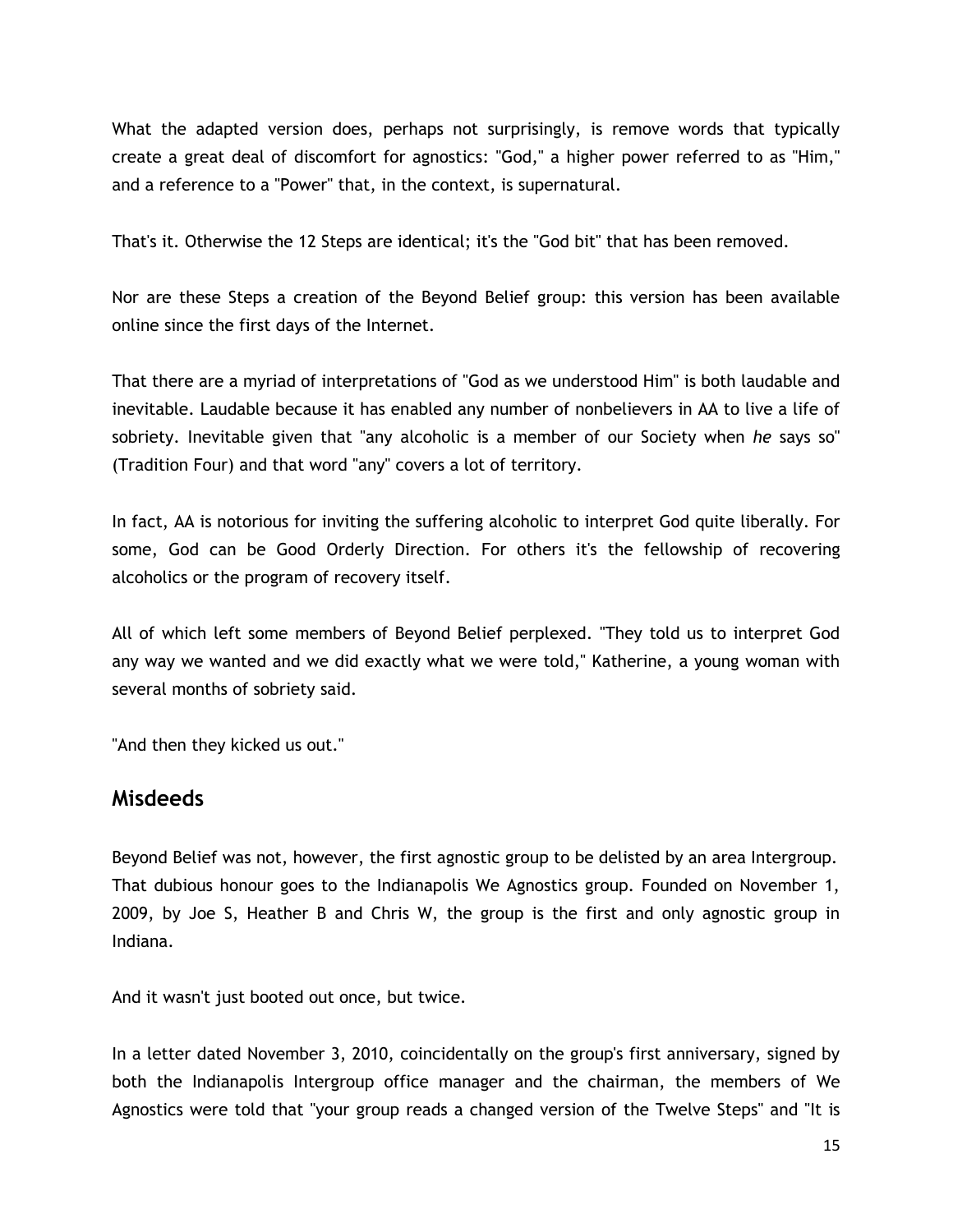the judgement of the Indianapolis Intergroup's Service Committee that your group has decided it is not an A.A. group."

It was quite a surprise to the group that they had made such a decision.

The authors of the letter go on to explain the reason for their de-listing. "Early in the Big Book our founders made it clear that we alcoholics suffer from a disease which only a spiritual experience can conquer."

Several group members met with the Indy Intergroup and We Agnostics was re-listed. They agreed that an adapted version of the 12 Steps would not be read at their meetings. In fact the We Agnostics "group conscience" was that literature that was not GSO-approved would not be included in the meeting format.

Nevertheless, the group was officially booted out for a second time on May 8, 2011. This time no reason was given. Group members were not contacted. They were not told in advance that the issue was on the Intergroup agenda. They were not told of the allegations against them. They were not provided with an opportunity to offer any kind of defence. They were not even informed of the decision by Intergroup to de-list them but learned of it afterwards from a third party, accidentally.

It was kind of a hit and run incident.

An article in [the July issue](http://aatorontoagnostics.files.wordpress.com/2011/09/the-paper-july-2011.pdf) of the Indianapolis Intergroup, Inc. newsletter, *The Paper*, boasted that "Indy AA remains undiluted" as a consequence of the expulsion of We Agnostics.

"Nothing in the committee's decision in any way attempts to exclude or limit ANYONE from AA membership, so long as he/she has the requisite desire to stop drinking" the article goes on to say, suggesting that it's not acceptable to exclude an individual but it's okay to boot *groups* of nonbelievers - such as We Agnostics - out of AA.

One nonbeliever, no. Two or more, yes.

But is that true?

One of the co-founders of AA, Bill W, wrote this in the July, 1946, Grapevine: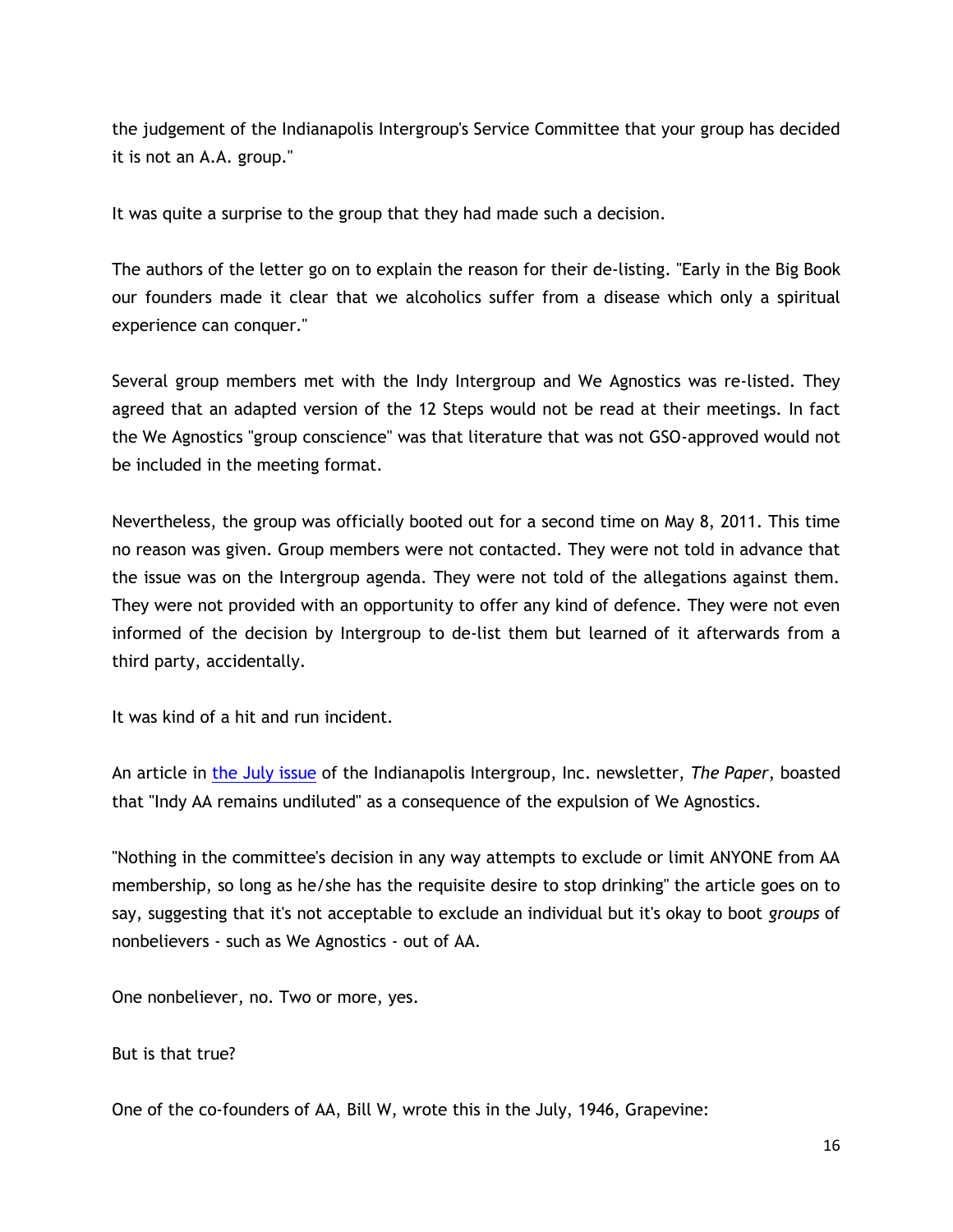So long as there is the slightest interest in sobriety, the most unmoral, the most antisocial, the most critical alcoholic may gather about him a few kindred spirits and announce to us that a new Alcoholics Anonymous Group has been formed. Anti-God, anti-medicine, anti-our Recovery Program, even anti-each other — these rampant individuals are still an A.A. Group if *they think so!* (Italics in the original.)

The Indy Intergroup clearly made an effort to present both sides of the debate around the delisting of this group, or perhaps even any group. In [the August issue](http://aatorontoagnostics.files.wordpress.com/2011/09/the-paper-august-2011.pdf) of *The Paper* there is a lengthy article entitled, "The Other Side of the Story - Expelling a Local Group." In that article Donna H takes great exception with the expulsion of We Agnostics: "Simply, the Service Committee has greatly over-reached its boundaries (they are trusted servants, they do not govern) and have completely ignored at least six of our Traditions."

She goes on to say:

There was neither respect nor careful consideration; neither trust nor love. Personalities were everywhere and sadly not one Service Committee member asked themselves if there "might be another way to deal with this" or "maybe we should consult the traditions" or even "let's decide not to decide tonight." Instead there was a pound on the table, the decision made (not voted on mind you) and the meeting was ended.

In some detail she then explains how Intergroup's actions violated six of the Traditions of AA.

The issue simmered and festered over the summer and into the fall.

And it did a lot of damage within the AA community in Indianapolis.

Virginia R, the AA area delegate for southern Indiana reported: "The committee's action caused all sorts of collateral damage. Long-time friendships were affected and there was a general sense of simmering hostility from all corners of our local AA community."

Faced with an unprecedented backlash, the Intergroup Service Committee met again on Thursday, October 6, and voted to re-list We Agnostics.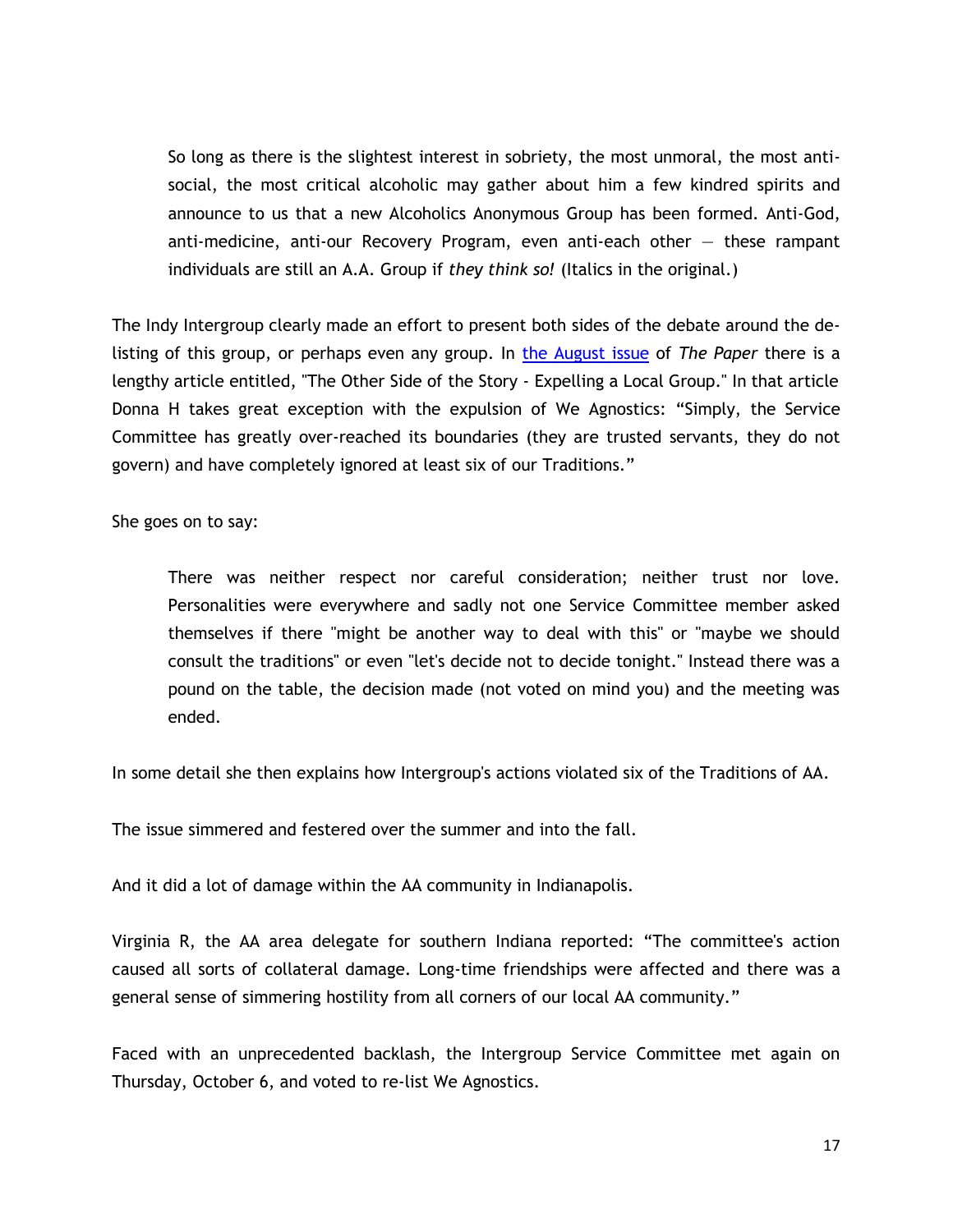At this point, "it got very twisted," according to Joe S, a founder of We Agnostics, as he described the process of re-listing his group.

The de facto lawyer for the Service Group and the author of the article "Indy AA remains undiluted" in the July issue of the Indianapolis Intergroup newsletter, Stephen U, argued on Saturday, October 8, that the vote to re-list We Agnostics was "null and void."

Something to do with proper notice of the vote not having been provided.

A day later, on Sunday, October 9, a general membership meeting of the Indianapolis Intergroup was held.

At that meeting representatives of AA groups in Indianapolis expressed their lack of confidence in the Service Committee and voted ("something like 112-72," according to Donna) against the decision to delist We Agnostics.

The following Thursday, October 13, the Service Committee met in a special meeting and voted, for a second time, to re-list We Agnostics.

Proper notice must have been provided this time, because the very next day – more than six months after having been delisted - We Agnostics was back on the meeting list on Intergroup's website.

It was a gruelling experience for all involved.

Joe, who is the first to acknowledge that his own behaviour was not always impeccable, says that he is exhausted as a result of the controversy. "I have been detoxing from it for weeks," he said.

The area delegate, Virginia, says, "The whole ordeal was physically, emotionally and mentally exhausting. Glad to be done with it."

#### And the final outcome?

According to Joe, the Service Committee has now taken the position that "if anyone complains about a meeting, they will be told to go to another meeting."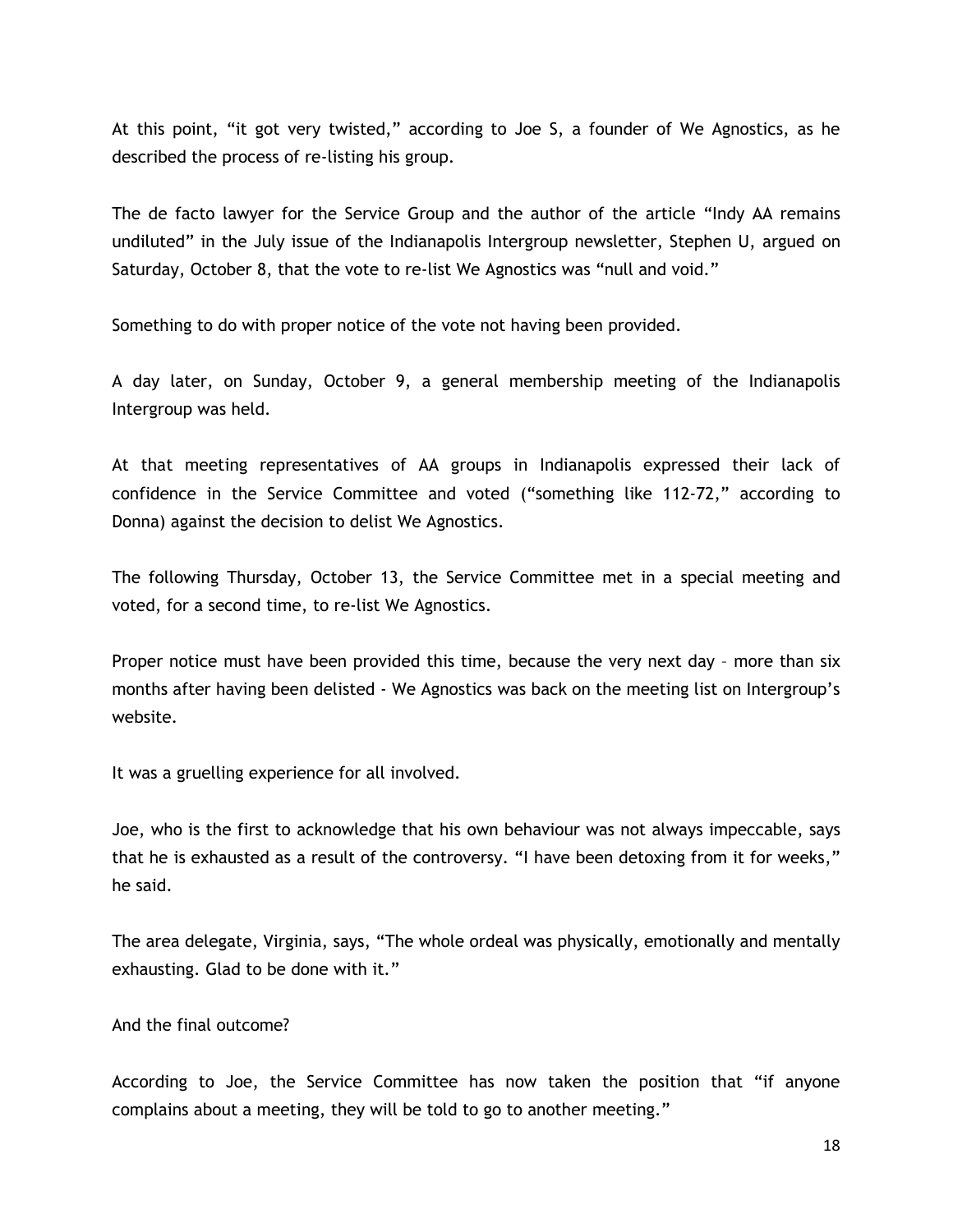Nor is it just Intergroups that are taking shots at agnostic groups these days.

The General Service Office (GSO) in New York City has also gotten into the debate.

On September 28, 2010, Gayle S R, a GSO staffer, wrote to the administrator of the Agnostic AA NYC website. In the letter Gayle points out that the website refers to "addicts" as well as alcoholics - still a no-no in "old school" AA. Worse, the secular version of the 12 Steps was available on the website.

"So we respectfully request that your group stop calling itself an A.A. group," Gayle concluded.

The "group" removed the modified 12 Steps, and any reference to addicts, from the website.

Meanwhile, back in Toronto...

It may be worth noting at this point that it's often not easy being a nonbeliever in AA.

Even in the best of groups there can be a good deal of peer pressure, of intimidation. Those infected with the "God bit" are inclined to spread it. It appears to be the nature of religious conviction.

A conscious effort to accommodate nonbelievers is thus sometimes necessary.

And this is what happened in the Hill Group in Toronto.

Denis D reports that in the years before there were explicitly agnostic groups in AA, "the Hill Group on Monday nights split into several rooms: beginner room, step discussion room, woman only room, etc. One of the rooms became informally known as the 'No God' room. I was a Hill Member and a regular at the No God room."

The "No God" room was a feature of the Hill Group from the late 1970s until the mid 1990s almost two decades. And it had a lot of members, such as John R, Ray C, John F and Marlene C. Most have passed.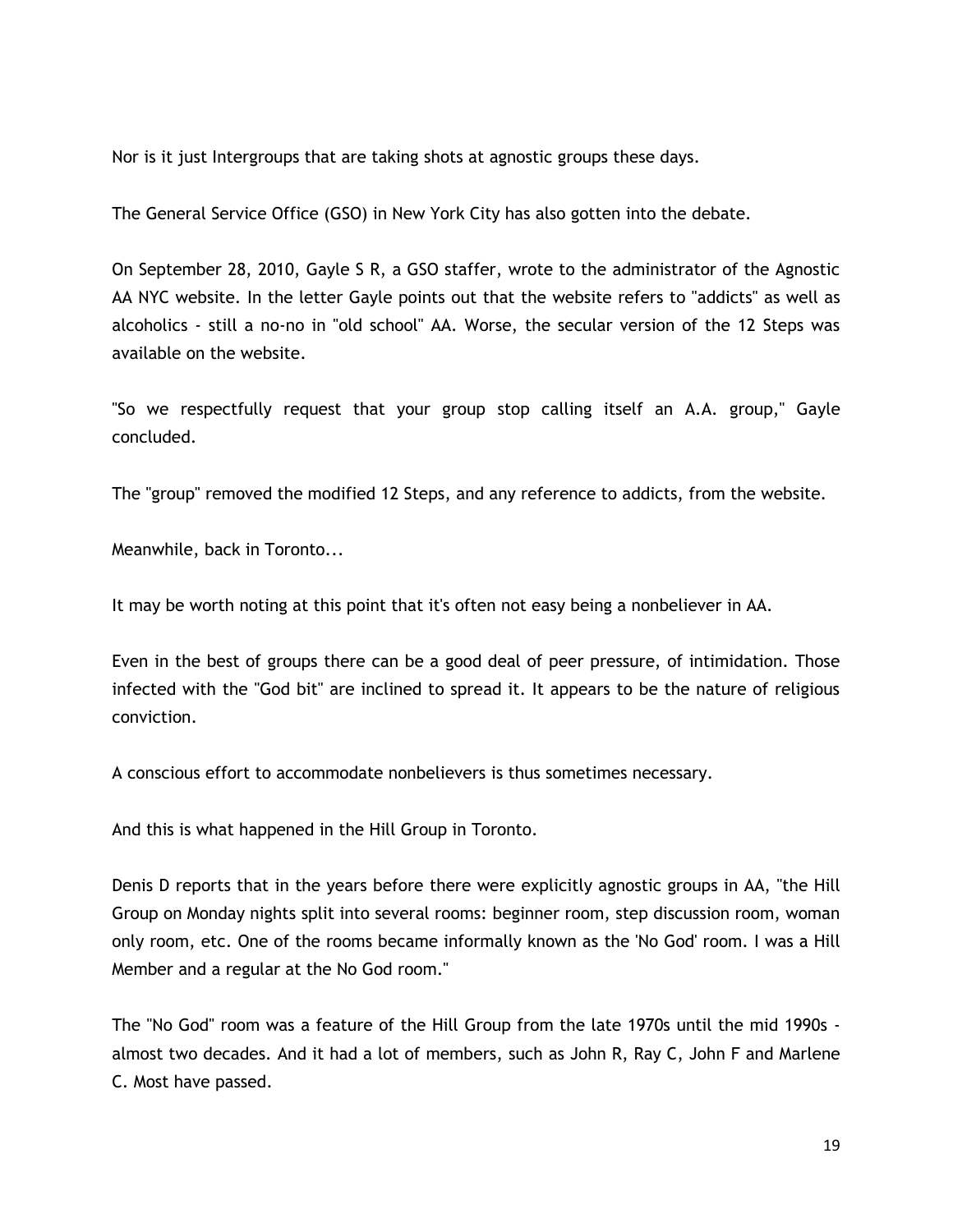Denis D - who is a devout agnostic, and has been sober since February 1978 - is now a regular at Beyond Belief.

Things have changed, of course, since the time of the "No God" room in the Hill Group and the formal expulsion of Beyond Belief and We Agnostics at the end of May, 2011.

Some old-timers will tell you that AA was more open back then, more tolerant. Newcomers were accepted no matter what they believed, or didn't believe. What someone believed wasn't the point.

In some groups now, there is much more emphasis on a Higher Power, whom many choose to call "God," and there is only one way recovery from alcoholism works, and that's found in "How It Works" – pages 58 to 60 of the Big Book – which is read at the beginning of meetings. Of course, the newcomer might not understand all of this right away but she will "get it" in due course, if she doesn't get drunk or die first. In the meantime, she is to remain silent; the group will brook no dissent. This kind of group always ends its meetings with the Lord's Prayer.

All of which may help to explain the desire for agnostic groups.

It is perhaps important to note that the AA General Service Office (GSO) in New York played a role in the delisting of Beyond Belief and We Agnostics.

Asked if a group can adapt the Steps, a GSO staffer, Mary Clare L wrote: "If we are aware that an A.A. Group listed here at G.S.O. has in any way modified the A.A. Steps we do not list them." This is from an email on April 4, 2011, and is reported in [the July issue](http://aatorontoagnostics.files.wordpress.com/2011/09/better-times-july-2011.pdf) of the GTA Intergroup's newsletter, *Better Times*.

But Mary Clare realized that she had made a mistake, and, to her credit, in a letter to the GSO area delegate, Robb W, on June 14, she wrote: "I need to correct a misstatement on the text that I sent you because my understanding of what happens here at G.S.O. was wrong." She continued:

As embodied in the Fourth Tradition, the formation and operation of an A.A. Group resides within the group conscience of its members... Groups listed in the directory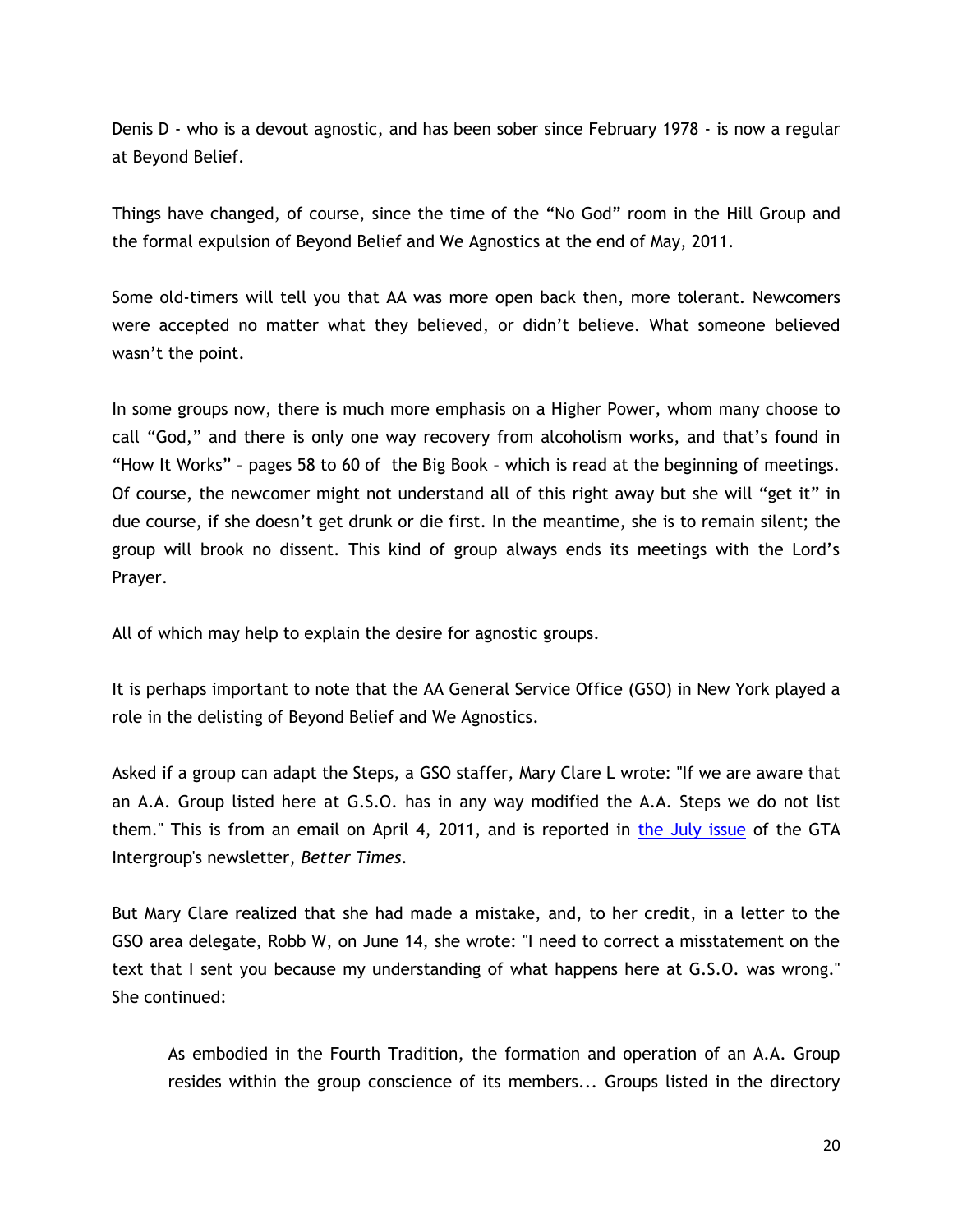are listed at their own request... It is not any A.A. member or A.A. group's right to stand in judgment of another.

Mary Clare offered to "make amends" by sending her correction to groups in the area.

And to the credit of the GTA Intergroup, Mary Clare's correction is printed in an "apology" in [the September issue](http://aatorontoagnostics.files.wordpress.com/2011/09/better-times-sept-2011.pdf) of Better Times.

But the damage had already been done. The groups were out.

And they would stay out, although the issue of agnostic groups – and related concerns – would bounce around the GTA Intergroup meeting rooms for the next six months.

Two motions were heard at Intergroup's holiday season meeting on December 20, 2011.

First, there was a motion to de-list another group.

In the six months since We Agnostics and Beyond Belief had been booted out, a third agnostic AA group had held its founding meeting in Toronto. The group's name, Widening Our Gateway, was based on Bill W's observation that atheists and agnostics "widened our gateway so that all who suffer might pass through, regardless of their belief or lack of belief."

Agnostic AA groups were apparently on the upswing in Toronto in spite of the ban imposed by the GTA Intergroup.

Rumours about the group had been rampant. It was said that although the group read the traditional 12 Steps of AA at the beginning of its meeting, it also shared an interpretation of some of the steps without the "God" word.

Four self-appointed AA cops decided to investigate and showed up at a *Widening Our Gateway* meeting on a Sunday in late November and, sure enough, they concluded that there was evidence of tampered steps.

And so Dan H from the Trial and Error Group moved that "the Widening Our Gateway Group be suspended from any involvement at Toronto Intergroup."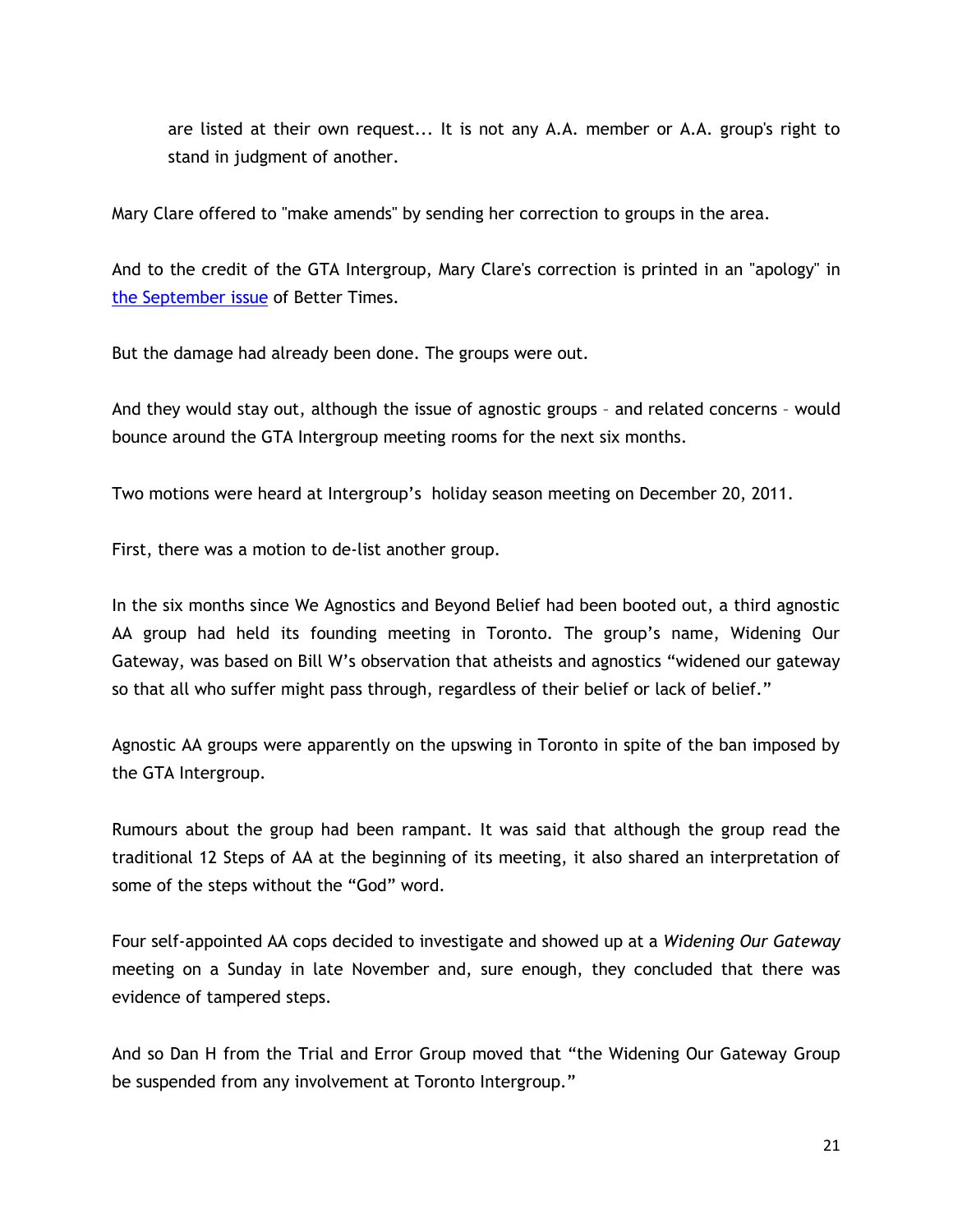That motion would eventually be passed on April 24, 2012, by a vote of 27 to 17.

And, once again, the General Service Office (GSO) weighed in on the issue of agnostic groups in AA.

The Intergroup executive shared a letter from Robb Watson, the area AA delegate representing the GSO. Even though it might well be argued that it was Robb's job to be aware of the viewpoints of all AA members in his region and represent those views at General Service Conferences, and even though Robb had repeatedly been invited to attend a meeting of either of Beyond Belief or We Agnostics, he had never bothered to do so, or in any other way become aware of the "experience, strength and hope" of these women and men, all duly recognized as members of AA by the organization for which he toiled, the General Service Office. Nevertheless, it was his opinion that agnostic groups should "not imply affiliation with Alcoholics Anonymous," as they share an adapted version of the 12 steps.

We do not ask anyone to believe anything when they arrive at the doors of AA, he wrote. However. "It is hoped that people will 'come to believe' as I did through working the 12 Steps of A.A."

Kind of reminds one of those sometimes belligerent members mentioned above, in groups that do readings of "How It Works" and end their meetings with the Lord's Prayer.

Robb's contribution led rather inevitably to the second motion at the end of the meeting. Why not plough forward, if even the GSO is on side, delegates surely must have thought.

The Port Credit Group moved that the GTA Intergroup Procedures and Guidelines be changed "to make it perfectly clear that an AA group needs to adopt the 12 Steps, 12 Traditions and 12 Concepts of AA."

We pause this historical look at agnostic groups in AA, but only briefly.

Rather than move forward and tell you what happened to this motion, we will instead look backwards in time.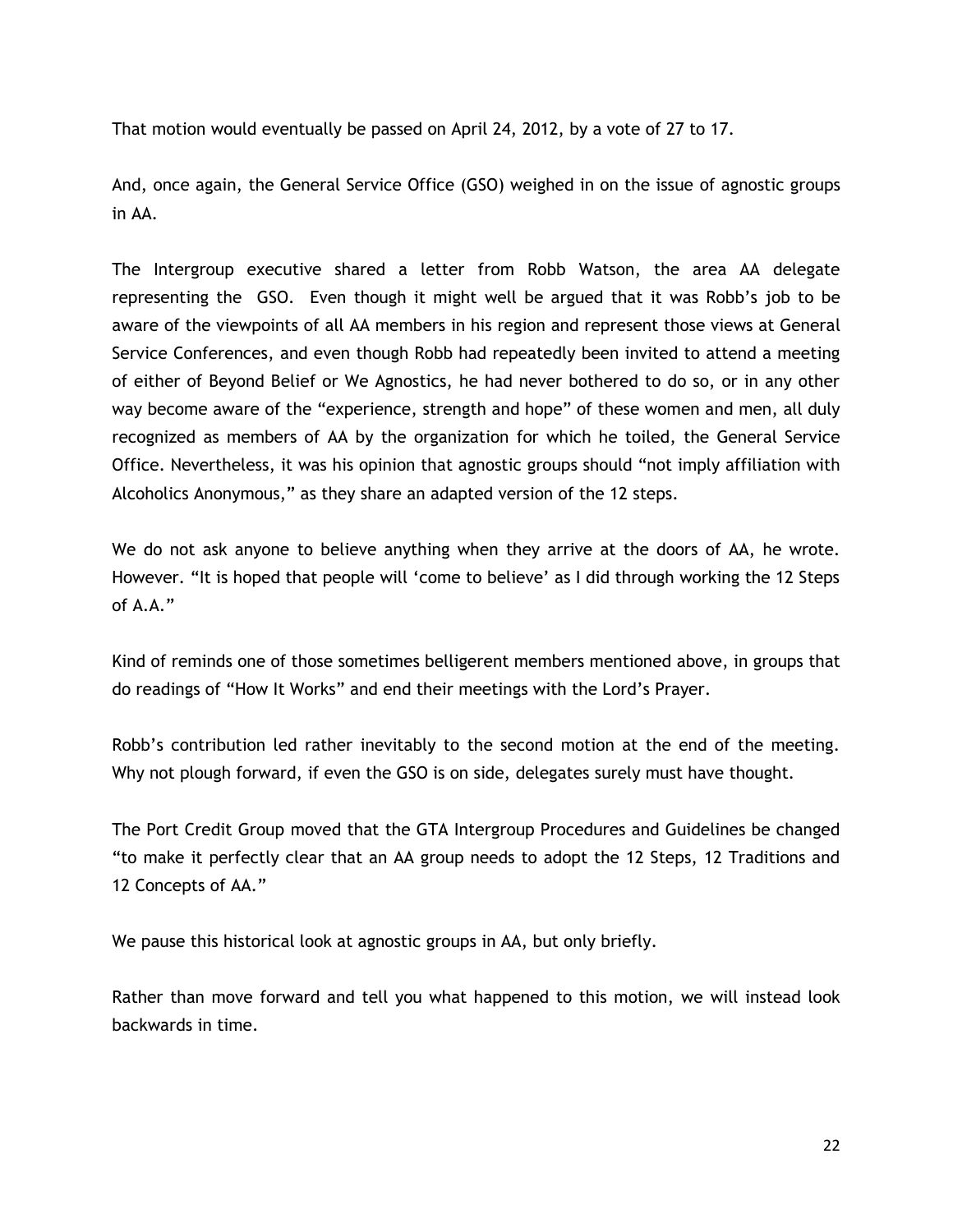Imagine it is 1946. Bill W, co-founder of Alcoholics Anonymous, is reflecting on, actually, very similar concerns which arose in the first ten years of the existence of the fellowship. He writes:

The way our "worthy" alcoholics have sometimes tried to judge the "less worthy" is, as we look back on it, rather comical. Imagine if you can, one alcoholic judging another. At one time or another most A.A. groups go on rule-making benders… Gossips gossip and righteously denounce the local Wolves and Red Riding Hoods. Newcomers argue that they aren't alcoholics at all, but keep coming around anyway…Others refuse to accept all the Twelve Steps of the recovery program. Some go still further, saying that the "God business" is bunk and quite unnecessary. Under these conditions our conservative program-abiding members get scared. These appalling conditions must be controlled, they think, else A.A. will surely go to rack and ruin... At this point the group enters the rule and regulation phase. Charters, bylaws and membership rules are excitedly passed and authority is granted committees to filter out undesirables and discipline the evildoers.

Bill gently chides the rule-makers and concludes with a principle of inclusivity that is sometimes elusive in AA, and not just in Toronto:

Our A.A. door stands wide open, (We) sign nothing, agree to nothing, and promise nothing. We demand nothing. (We) join on our own say-so... We do not wish to deny anyone the chance to recover from alcoholism.

Fast forward now, back to 2012, back to Toronto, and back to the GTA Integroup.

The motion that an AA group must "adopt the 12 Steps, 12 Traditions and 12 Concepts of AA" – as written - in order to be listed on the official AA meeting list and participate at Intergroup meetings was put to a so-called "referendum" and the results announced in June. The final tally was 832 for the Motion, and 286 against. (Out of the 330 groups in the GTA, 72 voted and the tally reflects the number of members in each group present for the business meetings in which the vote was held.)

Some time ago, Joe C, a founding member of one of the booted groups, Beyond Belief, commented on the debate around agnostic groups in AA.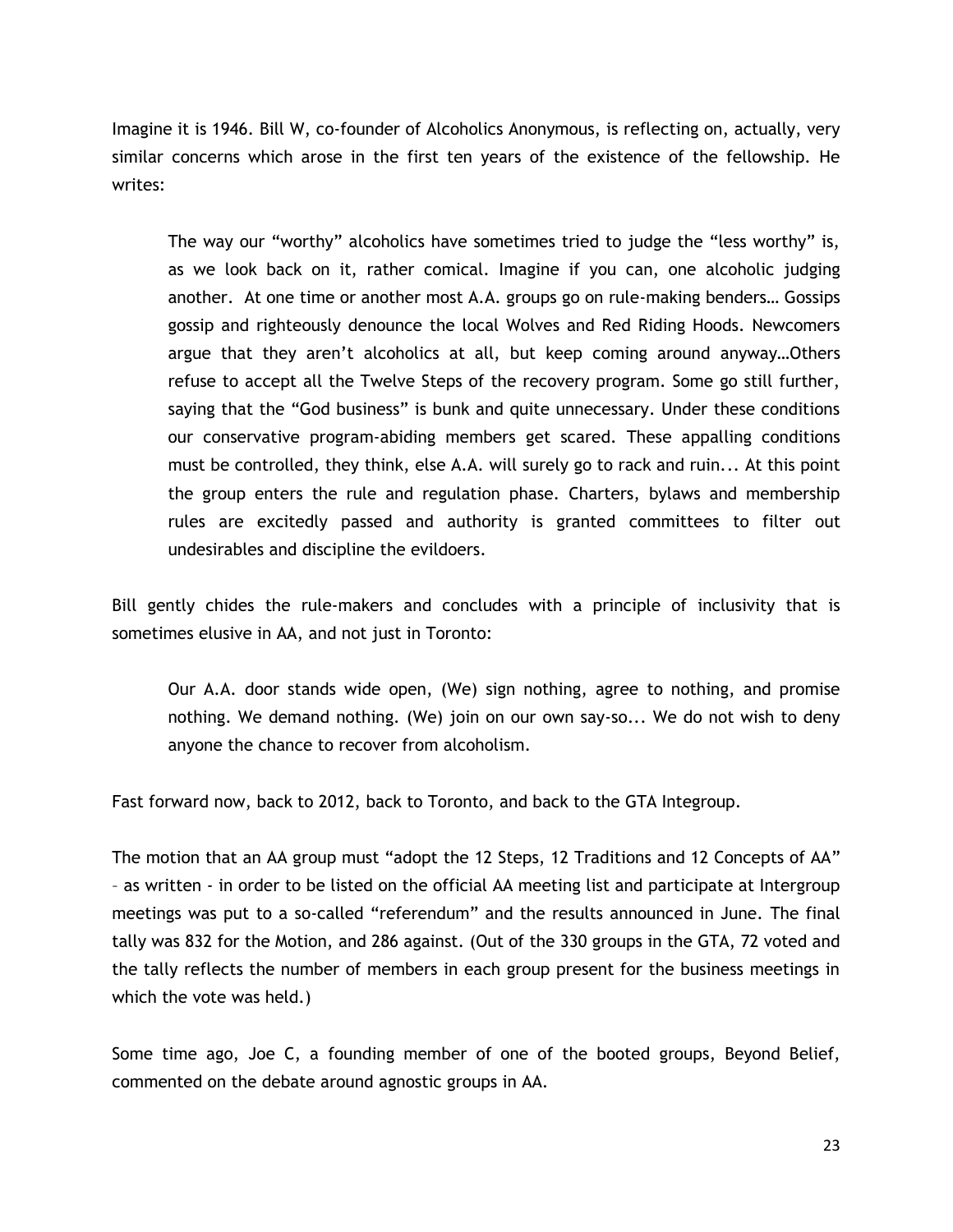"My bold prediction is that if AA doesn't accommodate change and diversify, our 100th anniversary will be a fellowship of men and women with the same stature and relevance as the Mennonites; charming, harmless and irrelevant," Joe said.

Before we talk more about Mennonites, however, let's look at how a real religion (as opposed to the "spiritual kindergarten" of AA, as Bill W called it), the Catholic Church, dealt with a similar conflict half a century ago.

## **Vatican II**

The Second Vatican convened in the mid-1960s, a time when the Catholic Church had within it some deep divisions.

While most Catholics just wanted to practise their faith, a group of biblical literalists took offense with those with a more contemporary interpretation of scripture and a somewhat more nuanced understanding of how salvation was to be achieved.

When Pope John XXIII opened the Vatican Council in 1962 his goal was to bring the Church into the modern world and to restore unity among all Catholics.

After three years of deliberations, on December 7, 1965, the delegates voted on a Declaration of Religious Freedom (*Dignitatis Humanae*). Typical of the declaration was this simple statement:

All men are to be immune from coercion on the part of individuals or of social groups and of any human power, in such wise that no one is to be forced to act in a manner contrary to his own beliefs, whether privately or publicly, whether alone or in association with others.

It passed by a vote of 1,997 to 224. The war among the groups within Catholicism was put to rest.

The situation in Alcoholics Anonymous is eerily similar to that faced by the Catholic Church prior to Vatican II.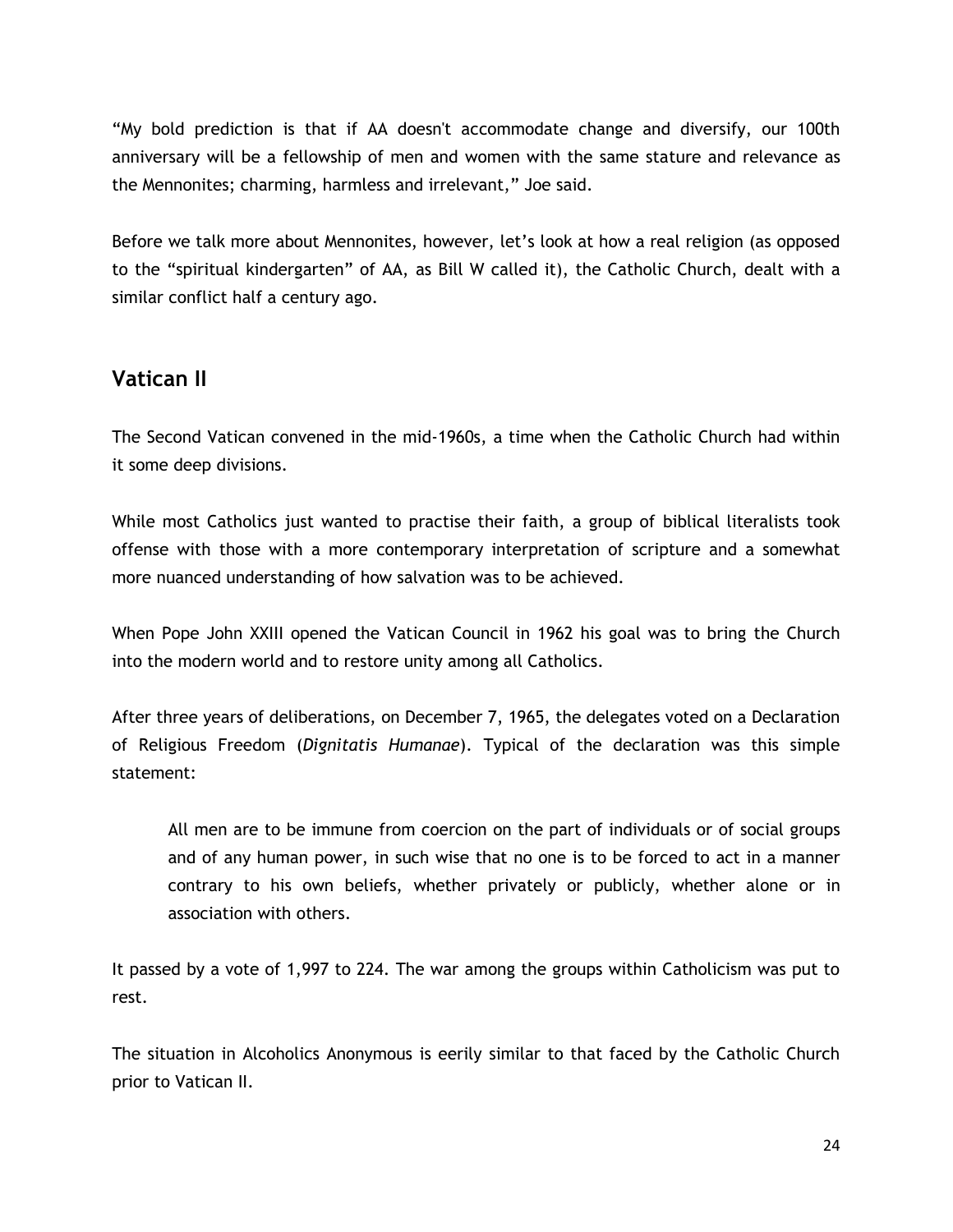If, in the second sentence of this section, the word "scripture" is replaced by "Big Book" and "salvation" by "sobriety," the inner conflict in the two organisations is identical.

Alcoholics Anonymous is and must be a wonderfully diverse fellowship. As Marya Hornbacher, author of *Waiting: A Nonbeliever's Higher Power*, put it in a recent [blog:](http://aatorontoagnostics.org/2011/08/31/my-faithlessness-the-atheist-way-through-aa/)

I've become aware that 12-step programs are home to people from every religion, denomination, sect, cult, political tilt, gender identity, sexual preference, economic strata, racial and ethnic background, believers in gun rights and abortion rights and the right to home schooling, drinkers of coffee and tea, whiskey and mouthwash, people who sleep on their sides or their stomachs or sidewalks.

And, increasingly, a lot of agnostics, atheists, humanists, secularists and outright nonbelievers.

For example, in 1939, when the Big Book was first published, virtually all of the recovering Alcoholics in AA in New York City and Akron, Ohio, expected a religious ceremony when they died.

According to studies conducted by the American Religious Identification Survey (ARIS), the number of nonbelievers today has now reached 15 per cent in America, twice as many as twenty years ago.

Two thirds of these people don't want or expect a religious service when they die.

Many of them are - or will become - alcoholics.

These men and women too will need a home in the rooms of AA. They must not be booted out, either one at a time or in groups.

The vast majority of the members of AA merely want to maintain their sobriety and be a part of a fellowship that helps other suffering alcoholics who reach out for help.

And that's what AA is all about. The responsibility declaration, originally adopted by AA at the 1965 International Conference in Toronto, affirms: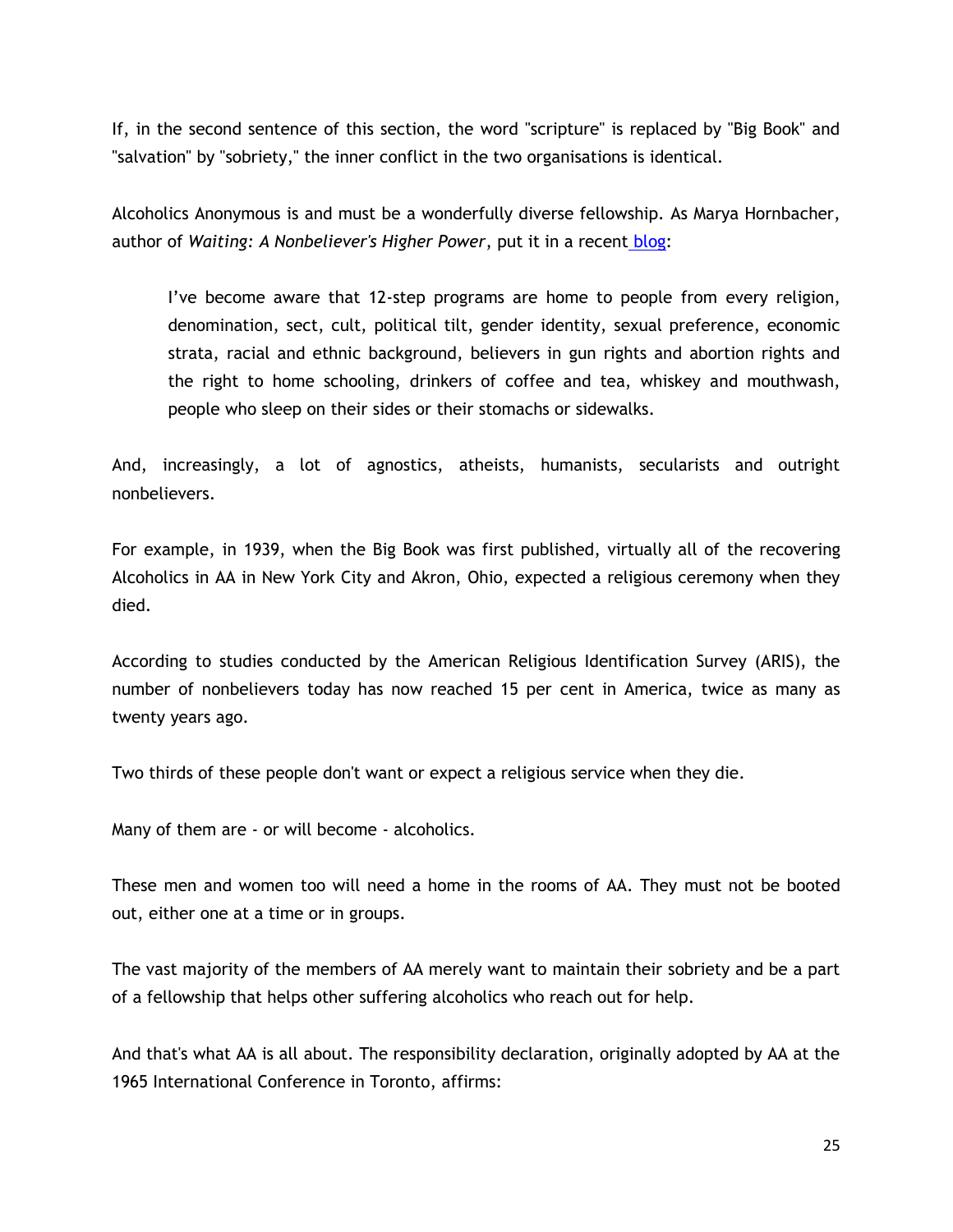I am responsible. When anyone, anywhere, reaches out for help, I want the hand of A.A. always to be there; and for that I am responsible.

However some have a more religiously tinged understanding of the role of the fellowship. For example, a shy German-American woman told the Quad A conference in Chicago in 2009, "People told me that if I didn't get on my knees and pray to God, I would go out and drink again."

A statement like that can be a game-ender for a nonbeliever seeking sobriety in AA.

It's bad enough when one individual says it but when a group ... or an Intergroup ... promotes it, then there are the makings of a serious problem. At that point even those with the deepest faith, perhaps especially those with the deepest faith, know that something is terribly out of kilter and that neither AA's Traditions nor the responsibility declaration are being respected.

Perhaps AA needs its own Vatican II.

It would not be without precedent.

There was a time when gays and lesbians did not feel welcome in AA. That changed in the seventies. In 1973 the question of gays being listed in the AA directory was raised and put off. A year later, after two days of heated debate, the 1974 General Service Conference voted 131 to 2 to list groups as gay in the AA directory.

While Vatican II had to write one from scratch, AA already has its own Declaration of Freedom. It's the Third Tradition (long form):

Our membership ought to include all who suffer from alcoholism. Hence we may refuse none who wish to recover. Nor ought A.A. membership ever depend upon money or conformity. Any two or three alcoholics gathered together for sobriety may call themselves an A.A. Group, provided that, as a group, they have no other affiliation.

The festering wound revealed by the expulsion of agnostic groups in both Indianapolis and Toronto no longer can, or should, be ignored.